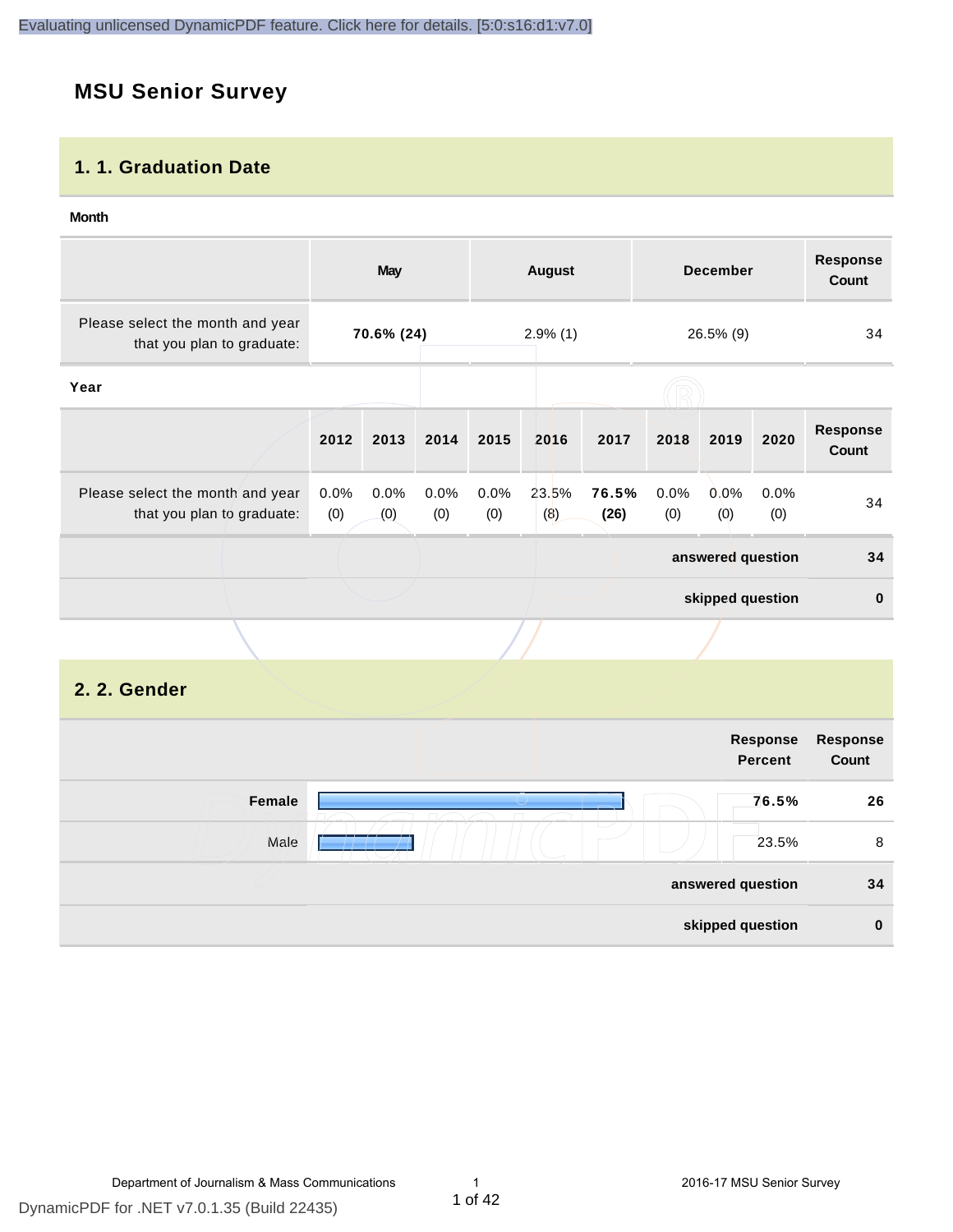## **3. 3. Ethnic Background**

|                                           |                | <b>Response</b><br><b>Percent</b> | <b>Response</b><br>Count |
|-------------------------------------------|----------------|-----------------------------------|--------------------------|
| White                                     |                | 85.3%                             | 29                       |
| Black/African-American                    |                | 11.8%                             | $\overline{4}$           |
| Asian                                     | $\blacksquare$ | 2.9%                              | $\mathbf{1}$             |
| Hispanic/Latino                           |                | 0.0%                              | $\mathsf 0$              |
| American Indian/Alaskan Native            |                | 0.0%                              | $\mathsf 0$              |
| Native Hawaiian/Other Pacific<br>Islander |                | 0.0%                              | $\mbox{O}$               |
| Two or more races                         |                | 0.0%                              | $\mathsf 0$              |
|                                           |                | answered question                 | 34                       |
|                                           |                | skipped question                  | $\pmb{0}$                |
|                                           |                |                                   |                          |

# **4. 4. Are you a U.S. citizen?**

|     |                                             |                   | Response<br><b>Percent</b> | <b>Response</b><br>Count |
|-----|---------------------------------------------|-------------------|----------------------------|--------------------------|
| Yes |                                             |                   | 94.1%                      | 32                       |
| No  | $\left(\begin{array}{c} \end{array}\right)$ |                   | 5.9%                       | 2                        |
|     |                                             | answered question |                            | 34                       |
|     |                                             | skipped question  |                            | $\bf{0}$                 |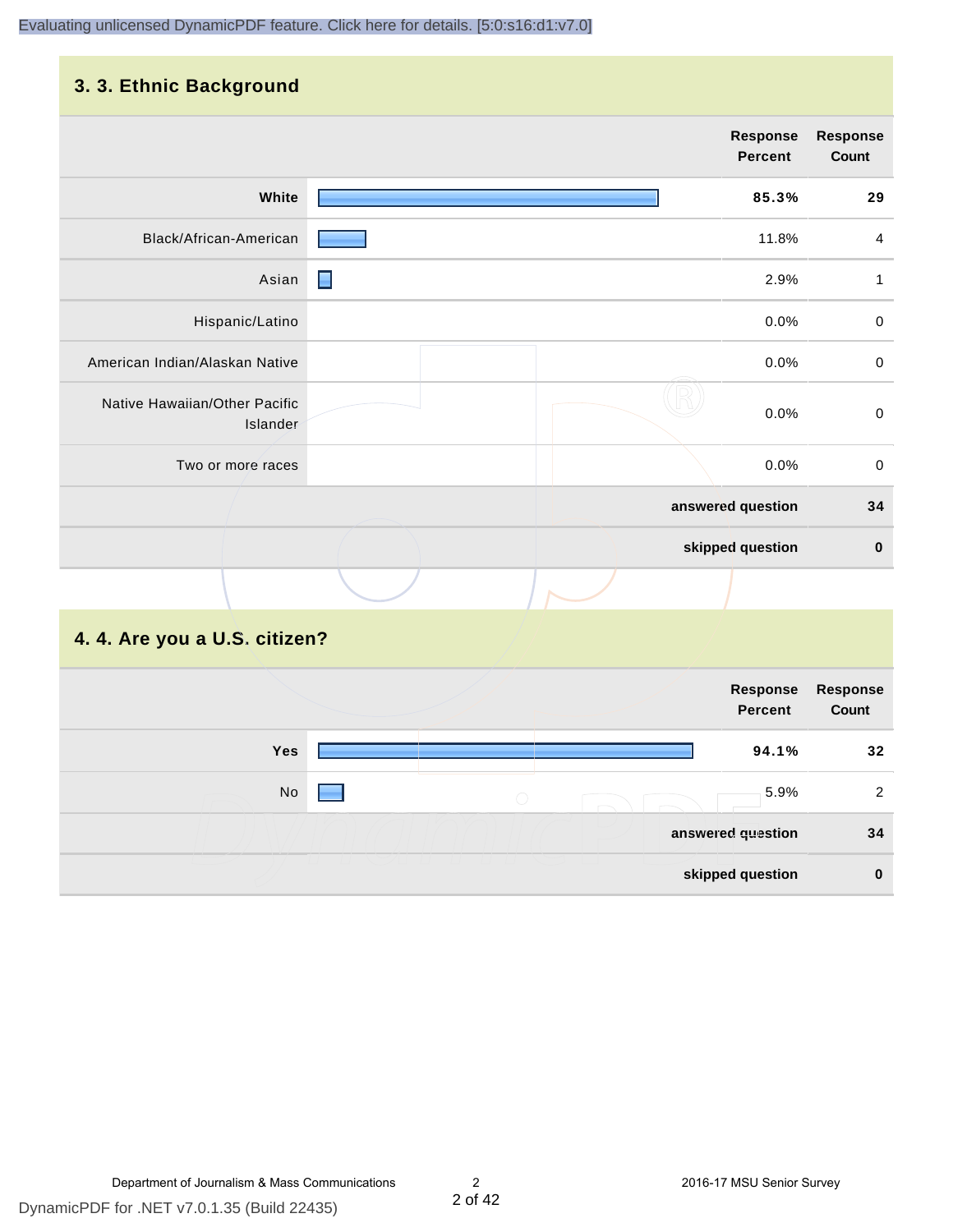# **5. 5. What is your residency classification at MSU? Response Response Percent Count In-state 67.6% 23** Out-of-state **26.5%** 9 International 5.9% 2 **answered question 34 skipped question 0** DynamicPDF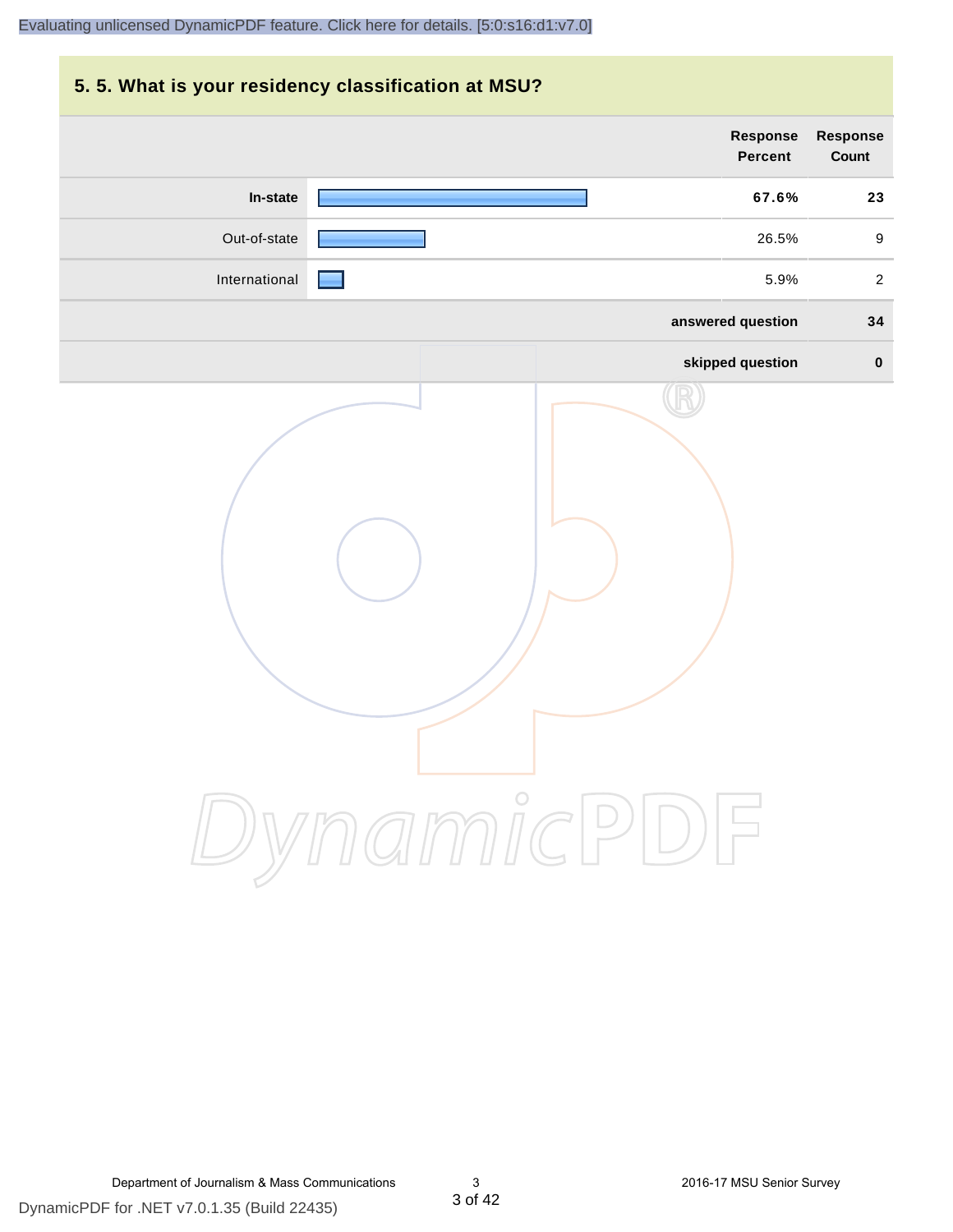| 5.5. What is your residency classification at MSU? |          |
|----------------------------------------------------|----------|
| answered question                                  | 34       |
| skipped question                                   | $\bf{0}$ |

#### **6. 6. Age**

|               |                | Response<br>Percent | <b>Response</b><br>Count |
|---------------|----------------|---------------------|--------------------------|
| 24 or younger |                | 85.3%               | 29                       |
| 25-34         |                | 11.8%               | 4                        |
| 35-44         | $\blacksquare$ | 2.9%                |                          |
| 45 or older   |                | 0.0%                | $\mathbf 0$              |
|               |                | answered question   | 34                       |
|               |                | skipped question    | $\mathbf 0$              |

#### **7. 7. Has either of your parents received a bachelor's degree?**

|     | Response<br><b>Percent</b> | Response<br>Count |
|-----|----------------------------|-------------------|
| Yes | 61.8%                      | 21                |
| No  | 38.2%                      | 13                |
|     | answered question          | 34                |
|     | skipped question           | $\bf{0}$          |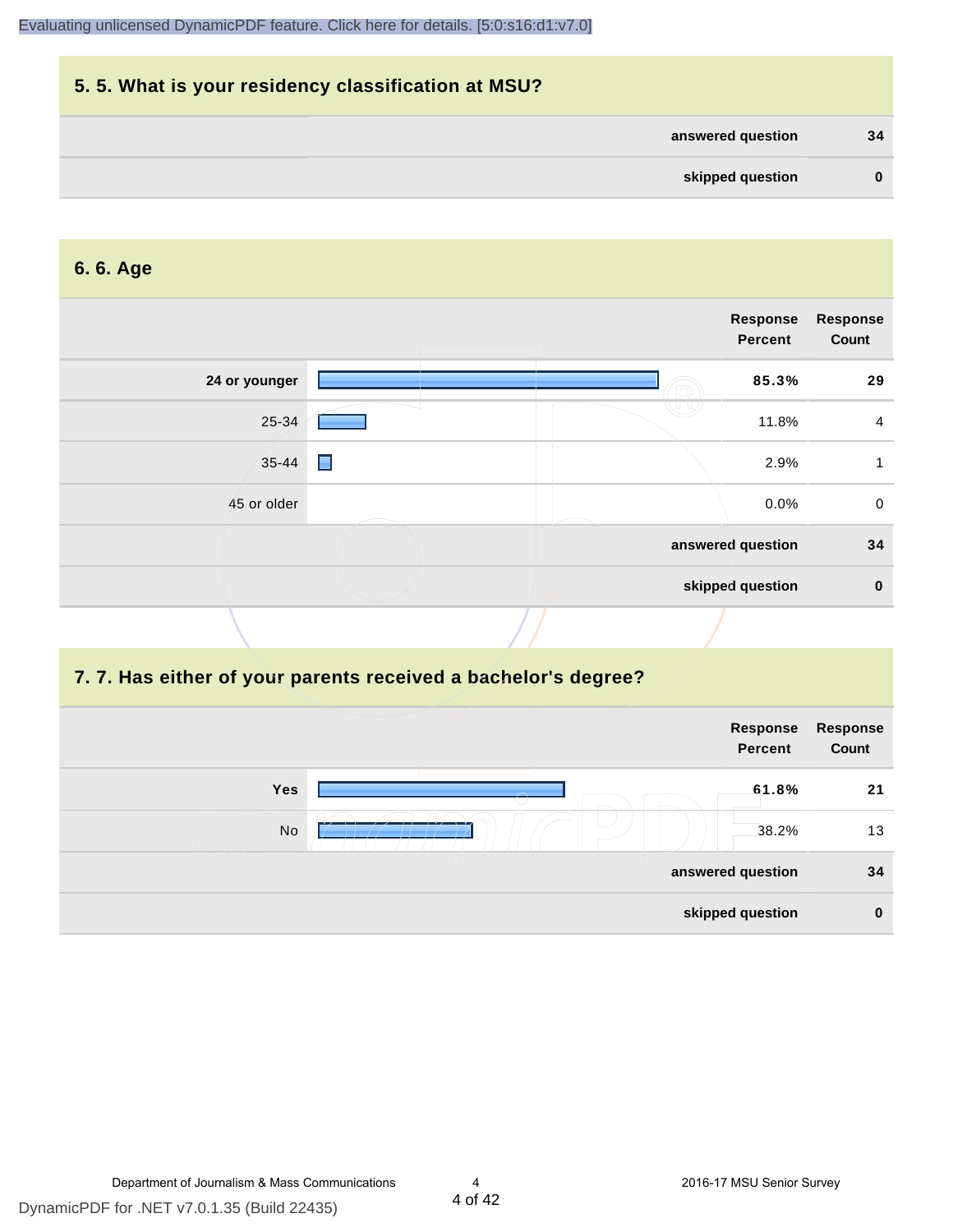#### **8. 8. Has either of your parents received a degree from MSU?**



| 9.9. What was your original entry status to MSU?    |                |                                   |                          |
|-----------------------------------------------------|----------------|-----------------------------------|--------------------------|
|                                                     |                | <b>Response</b><br><b>Percent</b> | <b>Response</b><br>Count |
| <b>Freshman</b>                                     |                | 85.3%                             | 29                       |
| Transfer from community<br>college/technical school |                | 11.8%                             | $\overline{4}$           |
| Transfer from 4-yr institution                      | $\blacksquare$ | 2.9%                              | 1                        |
|                                                     |                | answered question                 | 34                       |
|                                                     |                | skipped question                  | $\bf{0}$                 |

#### **10. 10. How many credits were transferred?**

|             | Response<br><b>Percent</b> | <b>Response</b><br>Count |
|-------------|----------------------------|--------------------------|
| 12 or fewer | 60.0%                      | 3                        |
| 13-30       | 0.0%                       | $\mathbf 0$              |
| $31 - 60$   | 20.0%                      | 1                        |
| Over 60     | 20.0%                      | 1                        |
|             | answered question          | 5                        |
|             | skipped question           | 29                       |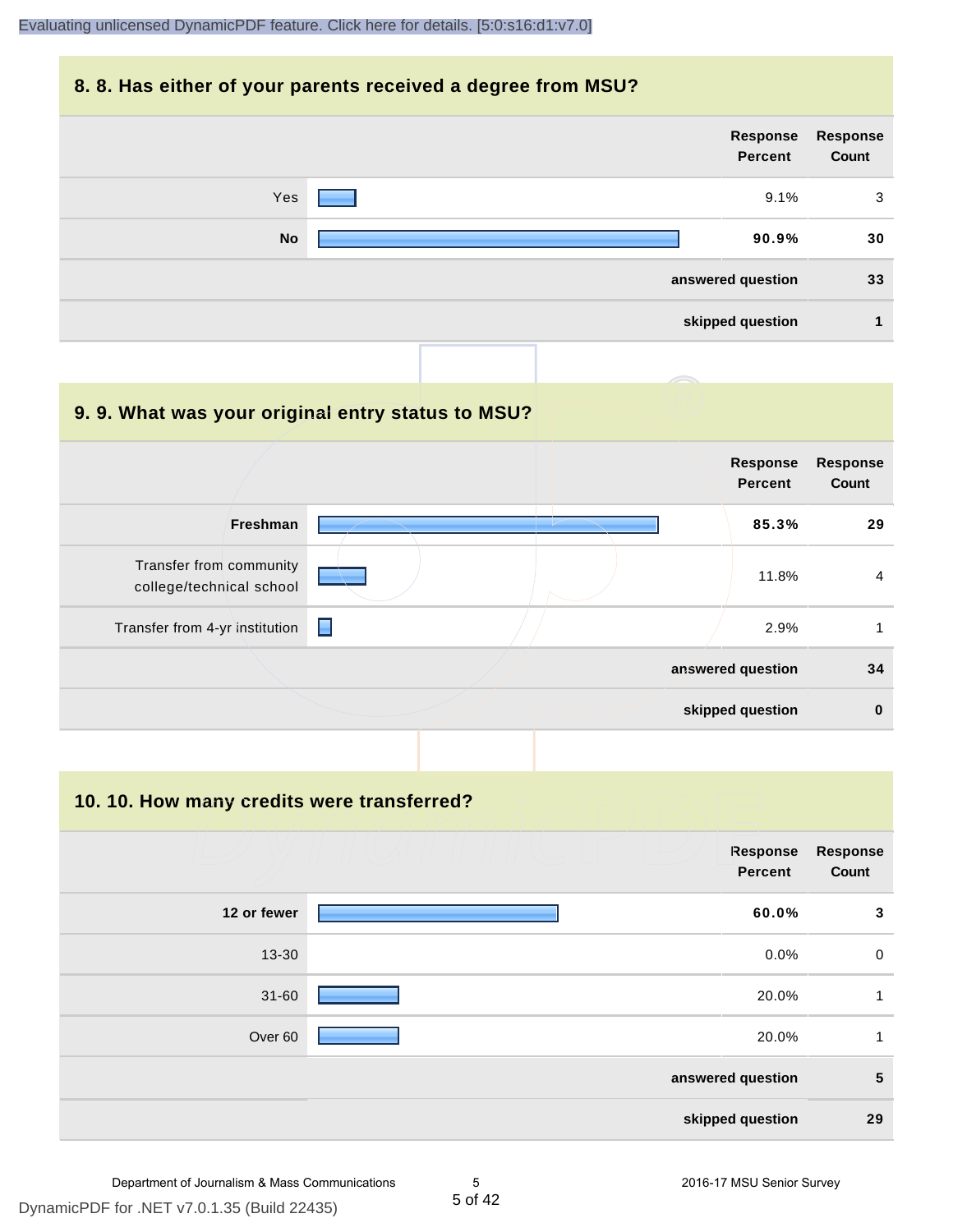## **11. 11. Approximately what percent of your University Studies (general education) classes did you take at MSU?**

|                            | Response<br><b>Percent</b>                           | Response<br>Count        |
|----------------------------|------------------------------------------------------|--------------------------|
| Under 25%                  | 40.0%                                                | $\boldsymbol{2}$         |
| 25-49%                     | 0.0%                                                 | $\pmb{0}$                |
| 50-74%                     | 20.0%                                                | $\mathbf{1}$             |
| 75-100%                    | 40.0%                                                | $\mathbf{2}$             |
|                            | answered question                                    | $5\phantom{1}$           |
|                            | skipped question                                     | 29                       |
|                            |                                                      |                          |
|                            | 12. 12. What has been your attendance status at MSU? |                          |
|                            | <b>Response</b><br><b>Percent</b>                    | <b>Response</b><br>Count |
| <b>Primarily full-time</b> | 94.1%                                                | 32                       |
| Primarily part-time        | 5.9%                                                 | $\sqrt{2}$               |
|                            | answered question                                    | 34                       |
|                            | skipped question                                     | $\pmb{0}$                |
|                            | $\bigcirc$                                           |                          |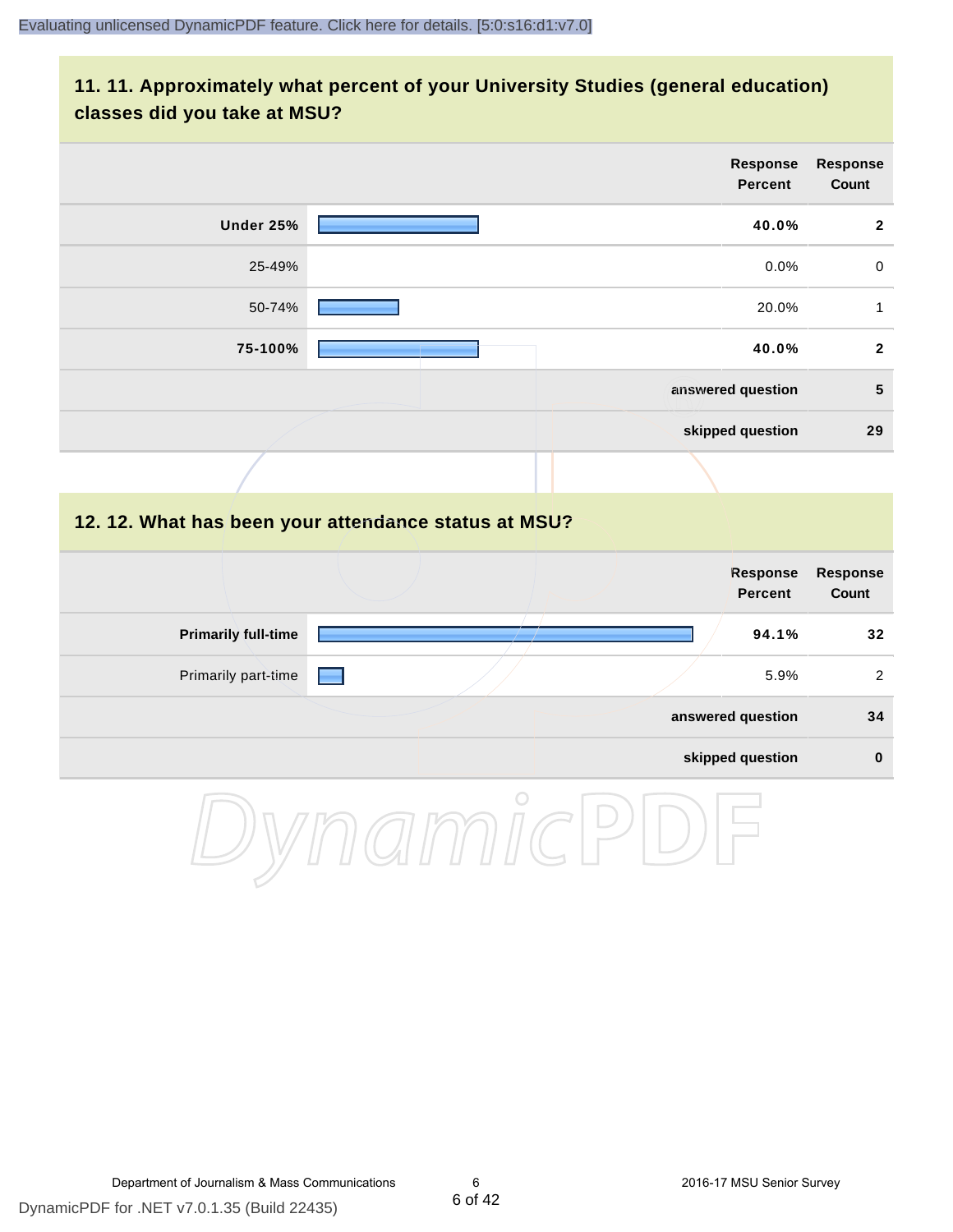# **13. 13. In which Residential College are you a member?**

|                            |                | <b>Response</b><br><b>Percent</b> | <b>Response</b><br>Count |
|----------------------------|----------------|-----------------------------------|--------------------------|
| Do not know                | <b>START</b>   | 5.9%                              | $\overline{2}$           |
| <b>Clark College</b>       |                | 11.8%                             | $\overline{4}$           |
| Elizabeth College          |                | 11.8%                             | $\overline{4}$           |
| Franklin-Springer Colleges | $\blacksquare$ | 2.9%                              | $\mathbf{1}$             |
| <b>Hart College</b>        |                | 5.9%                              | $\sqrt{2}$               |
| <b>Hester College</b>      |                | 23.5%                             | $\pmb{8}$                |
| Regents College            |                | 11.8%                             | $\overline{4}$           |
| Richmond College           |                | 11.8%                             | $\overline{4}$           |
| White College              |                | 14.7%                             | $\sqrt{5}$               |
|                            |                | answered question                 | 34                       |
|                            |                | skipped question                  | $\pmb{0}$                |

DynamicPDF

Department of Journalism & Mass Communications 7 2016-17 MSU Senior Survey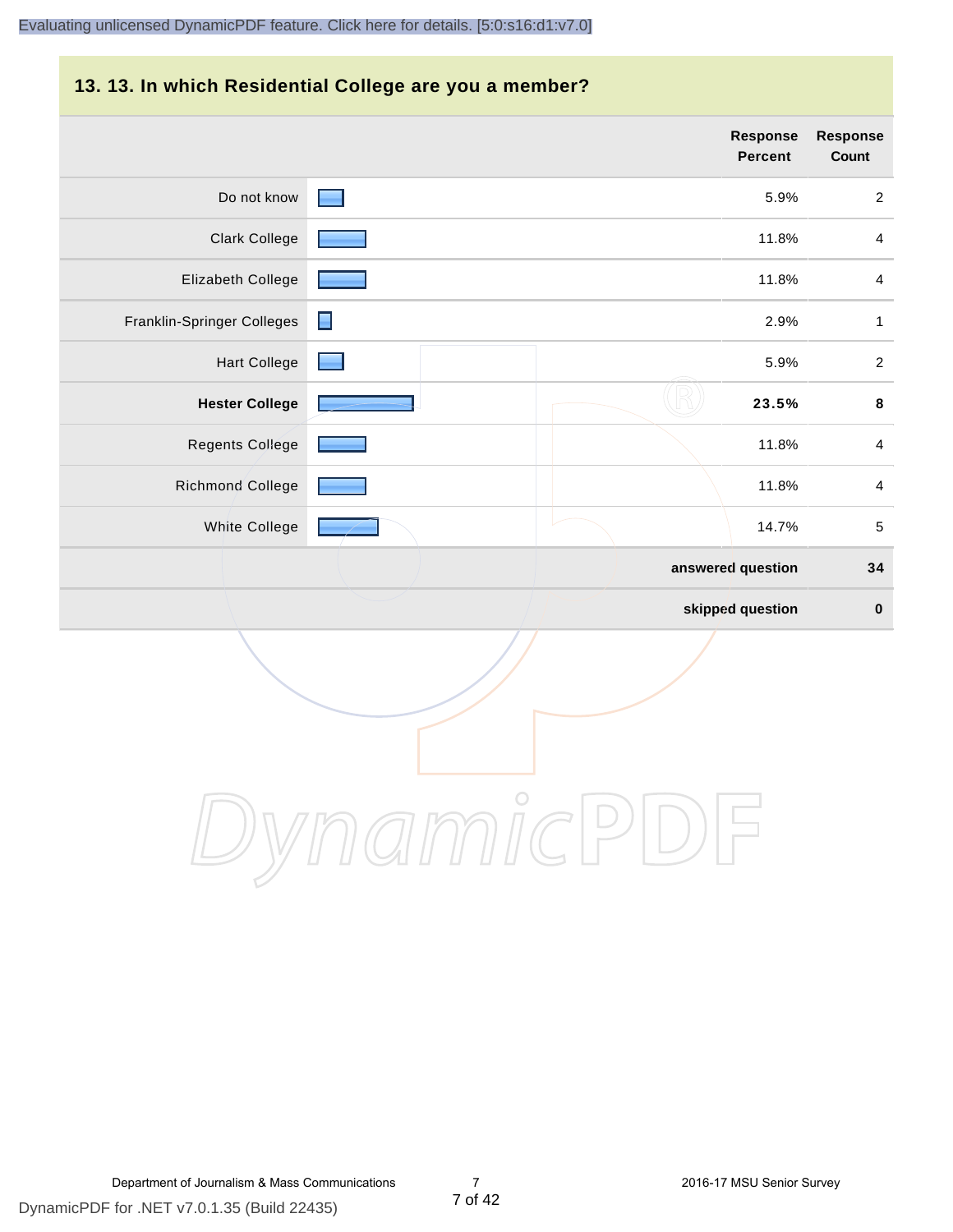| 13. 13. In which Residential College are you a member? |          |
|--------------------------------------------------------|----------|
| answered question                                      | 34       |
| skipped question                                       | $\bf{0}$ |

# **14. 14. Have you ever received any type of Financial Aid while at MSU? (scholarships, grants, work-study, etc.)**



**15. 15. How many years will it take you to complete your degree from the point of your initial enrollment in college (including any time at a previous institution)?**

|               | <b>Response</b><br>Percent | <b>Response</b><br>Count |
|---------------|----------------------------|--------------------------|
| Two           | 0.0%                       | $\mathsf{O}$             |
| Three         | $\bigcirc$<br>11.8%        | $\overline{4}$           |
| Four          | 50.0%                      | 17                       |
| Five          | 26.5%                      | $\boldsymbol{9}$         |
| Six           | 5.9%<br>٠                  | $\overline{2}$           |
| More than six | 5.9%                       | $\overline{2}$           |
|               | answered question          | 34                       |
|               | skipped question           | $\pmb{0}$                |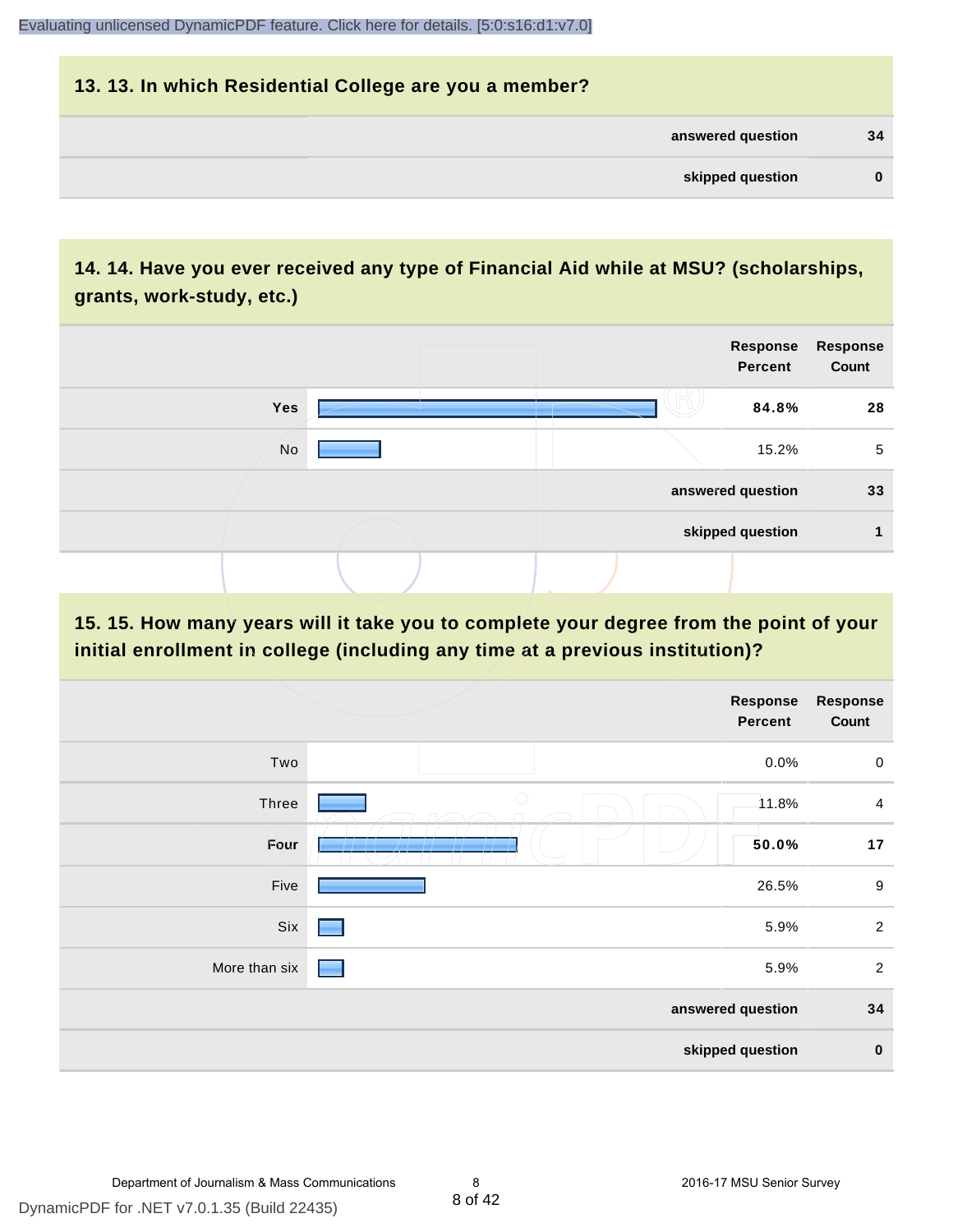### **16. 16. In what range does your grade point average fall?**

|                | Response<br>Percent | Response<br>Count   |
|----------------|---------------------|---------------------|
| Less than 2.00 | 0.0%                | $\mathsf{O}\xspace$ |
| 2.00-2.50      | 2.9%<br>н           | $\mathbf{1}$        |
| $2.51 - 3.00$  | 29.4%               | $10$                |
| $3.01 - 3.50$  | 38.2%               | $13$                |
| $3.51 - 4.00$  | 29.4%               | $10$                |
|                | answered question   | 34                  |
|                | skipped question    | $\pmb{0}$           |
|                | amicP               |                     |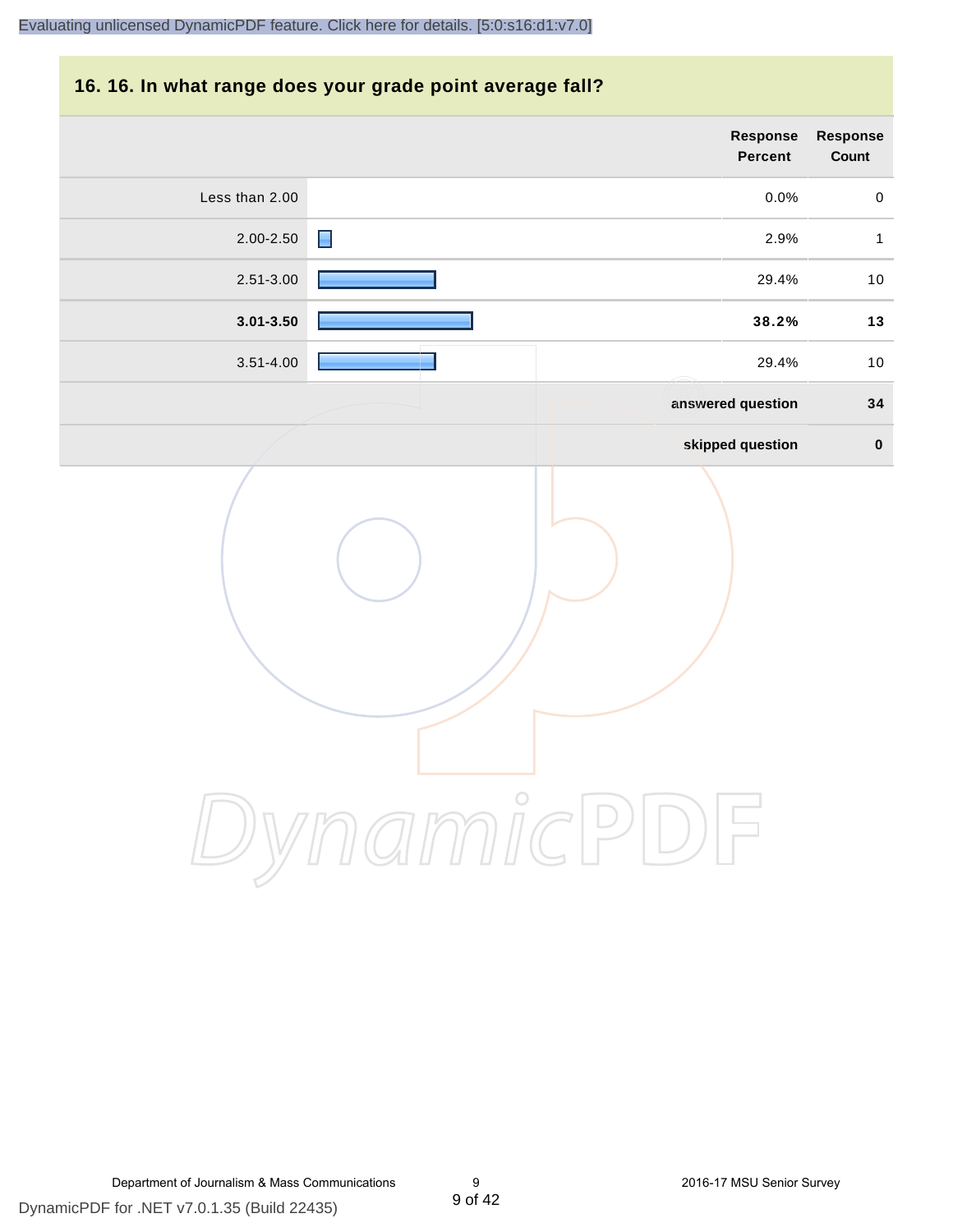|                                                          |                   | <b>Response</b><br><b>Percent</b> | <b>Response</b><br>Count |
|----------------------------------------------------------|-------------------|-----------------------------------|--------------------------|
| Accounting                                               |                   | 0.0%                              | $\mathbf 0$              |
| Advertising                                              |                   | 17.6%                             | 6                        |
| Agricultural Science & Technology<br>(associate's)       |                   | 0.0%                              | $\,0\,$                  |
| Agricultural Science (bachelor's)                        |                   | 0.0%                              | $\mathbf 0$              |
| Animal Technology/Animal-Equine                          |                   | 0.0%                              | $\mathbf 0$              |
| Animal Technology/Vet Tech,<br>Pre-Vet                   |                   | 0.0%                              | $\mathbf 0$              |
| <b>Applied Physics</b>                                   |                   | 0.0%                              | $\pmb{0}$                |
| Art                                                      |                   | 0.0%                              | $\mathbf 0$              |
| <b>Athletic Training</b>                                 |                   | 0.0%                              | $\mathbf 0$              |
| Biology                                                  |                   | 0.0%                              | $\mbox{O}$               |
| <b>Business Administration</b><br>(associate's)          |                   | 0.0%                              | $\,0\,$                  |
| <b>Business Administration</b><br>(bachelor's)           | $\blacksquare$    | 2.9%                              | $\mathbf{1}$             |
| <b>Career &amp; Technical Education</b><br>(associate's) |                   | 0.0%                              | $\mathsf{O}\xspace$      |
| <b>Career &amp; Technical Education</b><br>(bachelor's)  |                   | 0.0%                              | $\mathbf 0$              |
| Chemistry                                                |                   | 0.0%                              | $\mathbf 0$              |
| <b>Civil Engineering Technology</b><br>(associate's)     |                   | 0.0%                              | $\mathbf 0$              |
|                                                          | answered question |                                   | 34                       |
|                                                          |                   | skipped question                  | $\pmb{0}$                |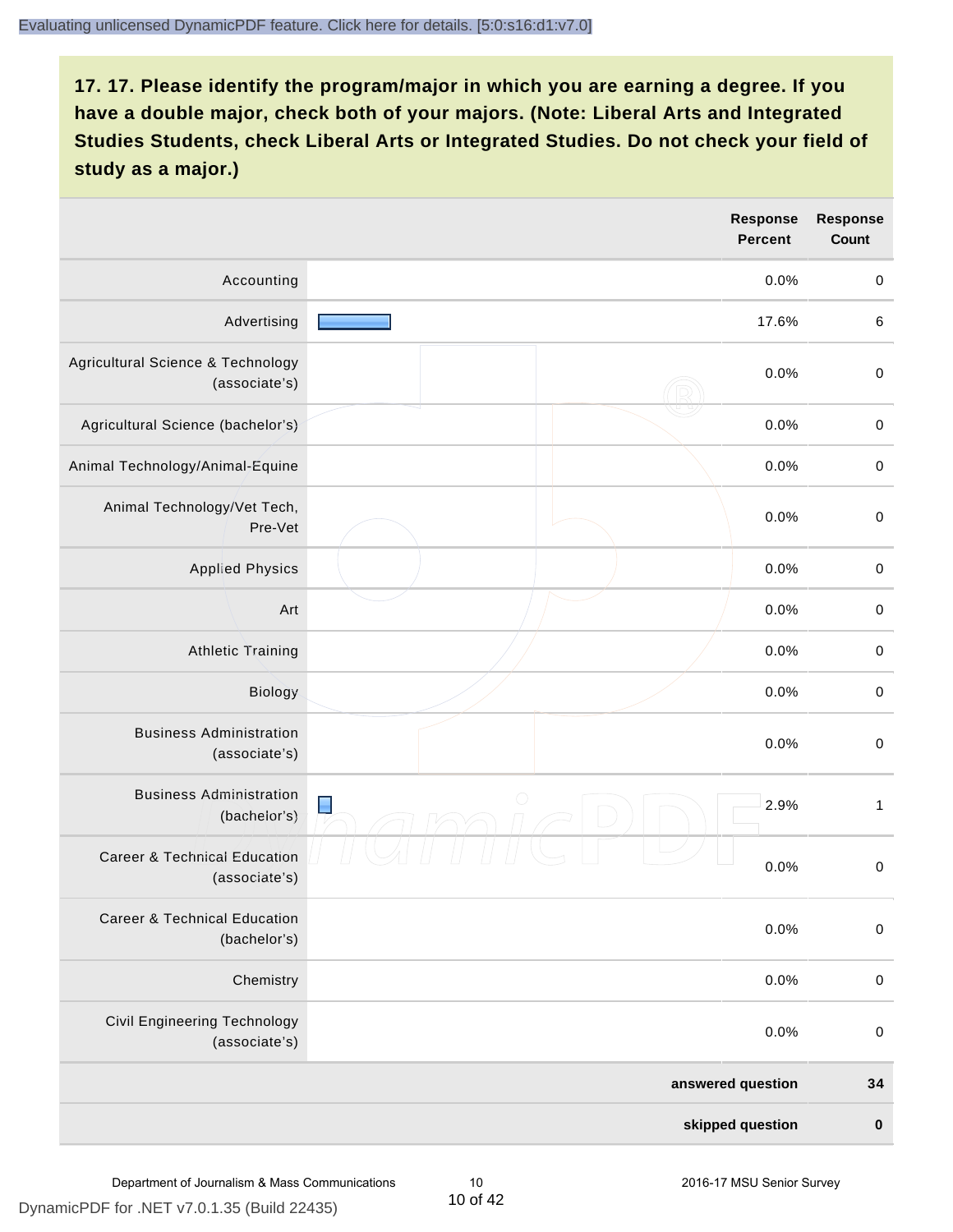| <b>Civil Engineering Technology</b><br>(bachelor's) | 0.0%               | $\mbox{O}$       |
|-----------------------------------------------------|--------------------|------------------|
| <b>Communication Disorders</b>                      | 0.0%               | $\mathbf 0$      |
| <b>Community Health</b>                             | 0.0%               | $\,0\,$          |
| <b>Computer Information Systems</b>                 | 0.0%               | $\,0\,$          |
| <b>Computer Science</b>                             | 0.0%               | $\mathbf 0$      |
| Creative Writing (BFA)                              | 0.0%               | $\mathbf 0$      |
| <b>Criminal Justice</b>                             | 0.0%               | $\mathbf 0$      |
| Economics                                           | 0.0%               | $\,0\,$          |
| <b>Electromechanical Engineering</b><br>Technology  | 0.0%               | $\pmb{0}$        |
| <b>Elementary School Education</b>                  | 0.0%               | $\mathbf 0$      |
| <b>Engineering Graphics &amp; Design</b>            | 0.0%               | $\pmb{0}$        |
| <b>Engineering Physics</b>                          | 0.0%               | $\pmb{0}$        |
| English                                             | 0.0%               | $\pmb{0}$        |
| English Education (TESOL)                           | 0.0%<br>$\bigcirc$ | $\mathbf 0$      |
| <b>Exercise Science</b>                             | 0.0%               | $\pmb{0}$        |
| Finance                                             | 0.0%               | $\,0\,$          |
| French                                              | 0.0%               | $\pmb{0}$        |
| General Studies (associate's)                       | 0.0%               | $\boldsymbol{0}$ |
| Geosciences                                         | 0.0%               | $\mathbf 0$      |
| German                                              | 0.0%               | $\mathbf 0$      |
|                                                     | answered question  | 34               |
|                                                     | skipped question   | $\pmb{0}$        |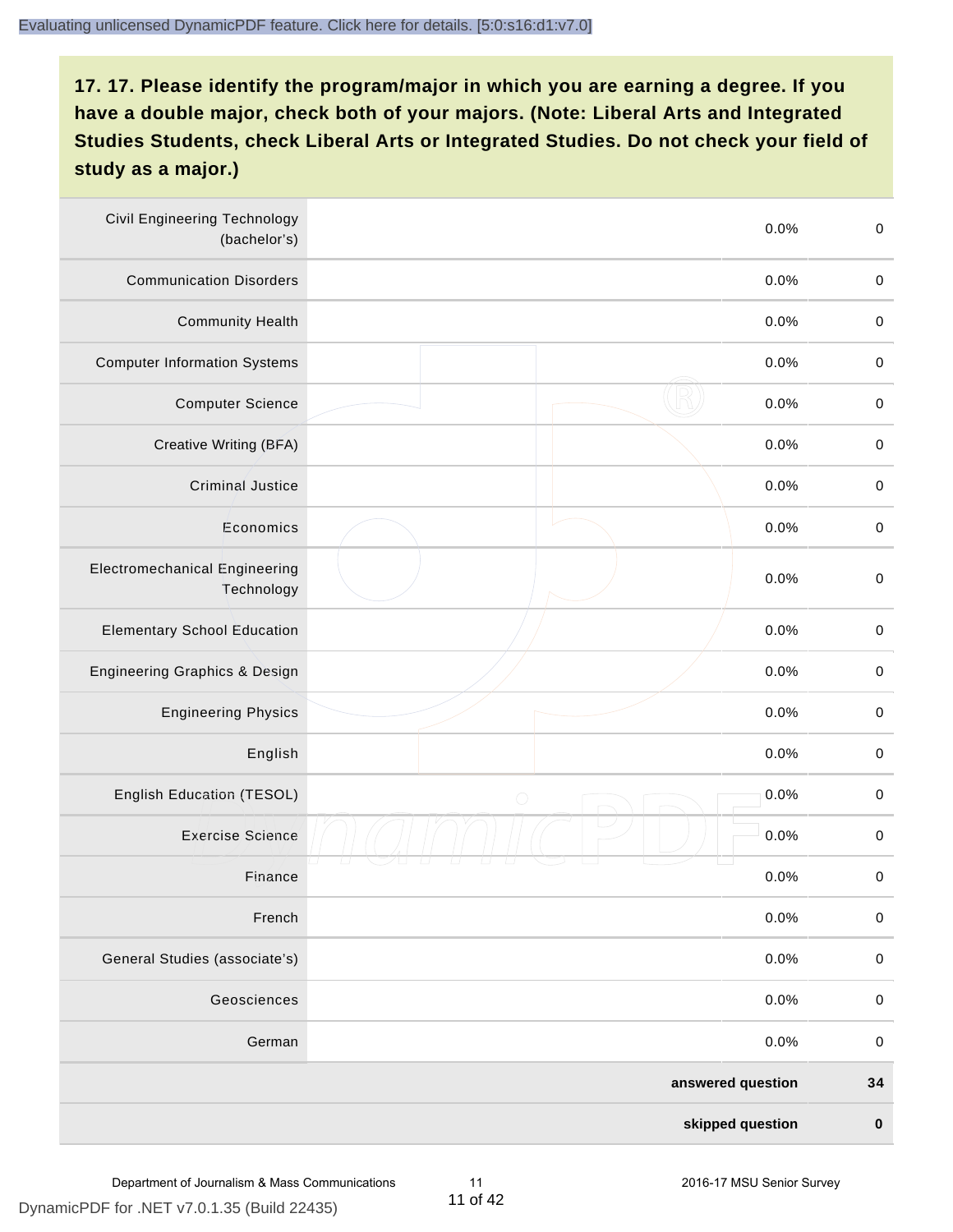| <b>Graphic Communications Media</b>            | 5.9%               | $\boldsymbol{2}$ |
|------------------------------------------------|--------------------|------------------|
| <b>Health &amp; Physical Education</b>         | 0.0%               | $\mathbf 0$      |
| <b>Health Information Administration</b>       | 0.0%               | $\pmb{0}$        |
| History                                        | 0.0%               | $\pmb{0}$        |
| <b>Industrial Technology</b><br>(associate's)  | 0.0%               | $\mathbf 0$      |
| Integrated Studies (BIS)                       | 0.0%               | $\mathbf 0$      |
| Interdisciplinary Early Childhood<br>Education | 0.0%               | $\mathbf 0$      |
| <b>Interior Design</b>                         | 0.0%               | $\mathbf 0$      |
| <b>International Business</b>                  | 0.0%               | $\pmb{0}$        |
| <b>International Studies</b>                   | 0.0%               | $\mathbf 0$      |
| Japanese                                       | 0.0%               | $\pmb{0}$        |
| Journalism                                     | 5.9%               | $\sqrt{2}$       |
| Learning & Behavior Disorders                  | 0.0%               | $\pmb{0}$        |
| <b>Liberal Arts</b>                            | 0.0%<br>$\bigcirc$ | $\mathbf 0$      |
| Logistics & Supply Chain<br>Management         | 0.0%               | $\mathbf 0$      |
| Management                                     | 0.0%               | $\pmb{0}$        |
| <b>Manufacturing Technology</b>                | 0.0%               | $\mathbf 0$      |
| Marketing                                      | 0.0%               | $\mathbf 0$      |
| Mathematics                                    | 0.0%               | $\,0\,$          |
|                                                | answered question  | 34               |
|                                                | skipped question   | $\pmb{0}$        |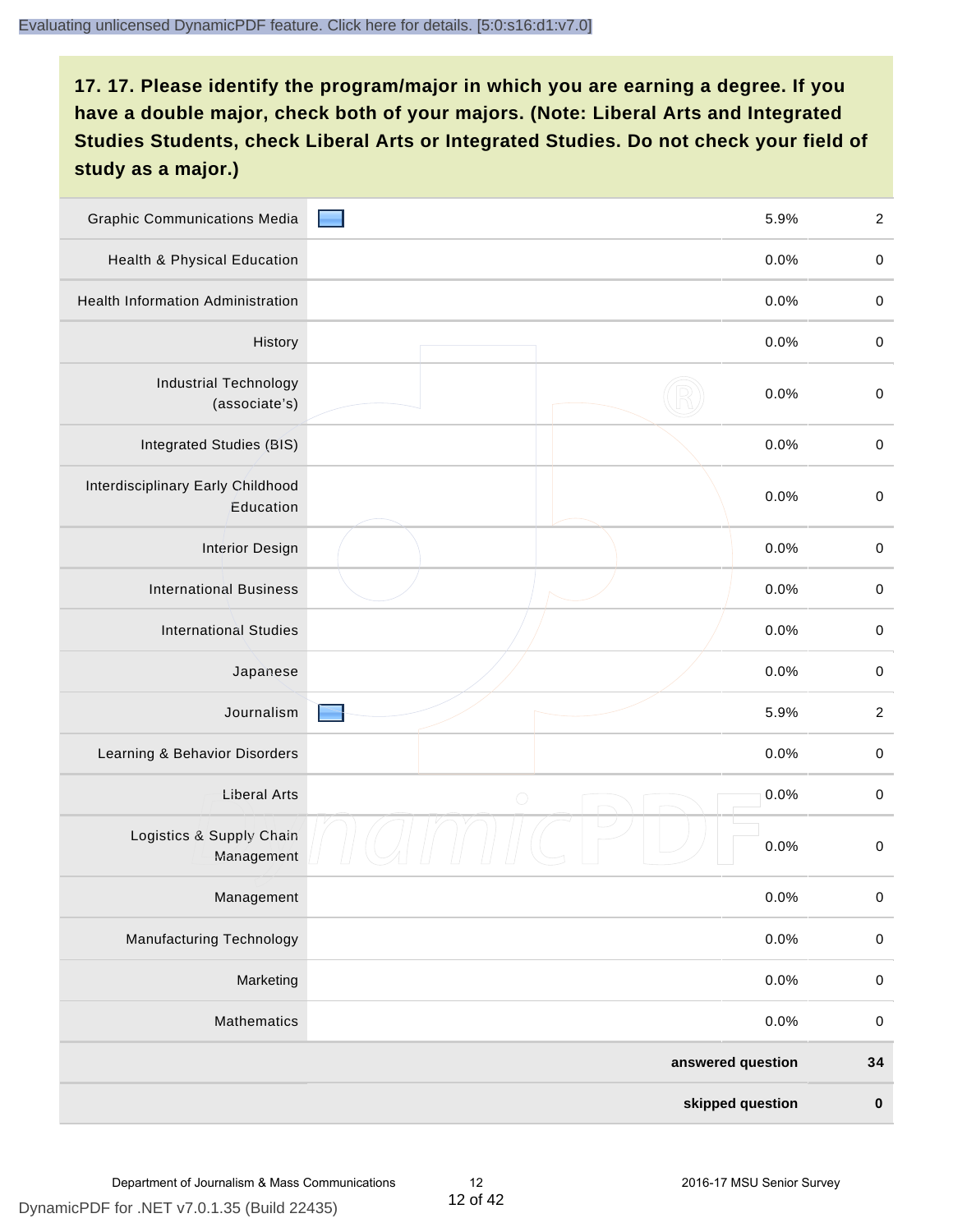| <b>Middle School Education</b>            |                | 0.0%              | $\mathbf 0$  |
|-------------------------------------------|----------------|-------------------|--------------|
| Music                                     | $\blacksquare$ | 2.9%              | $\mathbf{1}$ |
| <b>Music Business</b>                     |                | 0.0%              | $\mathbf 0$  |
| Nonprofit Leadership Studies              | $\blacksquare$ | 2.9%              | $\mathbf{1}$ |
| Nursing                                   |                | 0.0%              | $\pmb{0}$    |
| Nursing/RN to BSN                         |                | 0.0%              | $\,0\,$      |
| Nutrition, Dietetics, & Food Mgmt         |                | 0.0%              | $\pmb{0}$    |
| Occupational Safety and Health            |                | 0.0%              | $\mathbf 0$  |
| Organizational Communication              | $\blacksquare$ | 2.9%              | $\mathbf{1}$ |
| Philosophy                                |                | 0.0%              | $\pmb{0}$    |
| Physics                                   |                | 0.0%              | $\pmb{0}$    |
| <b>Political Science</b>                  |                | 0.0%              | $\pmb{0}$    |
| Psychology                                |                | 0.0%              | $\pmb{0}$    |
| <b>Public Administration</b>              |                | 0.0%              | $\mathbf 0$  |
| <b>Public Relations</b>                   |                | 61.8%             | 21           |
| <b>Recreation &amp; Leisure Services</b>  |                | 0.0%              | 0            |
| Social Work                               |                | 0.0%              | $\pmb{0}$    |
| Sociology                                 |                | 0.0%              | $\mathbf 0$  |
| Spanish                                   |                | 0.0%              | $\pmb{0}$    |
| <b>Telecommunications Systems</b><br>Mgmt |                | 0.0%              | $\mathbf 0$  |
|                                           |                | answered question | 34           |
|                                           |                | skipped question  | $\pmb{0}$    |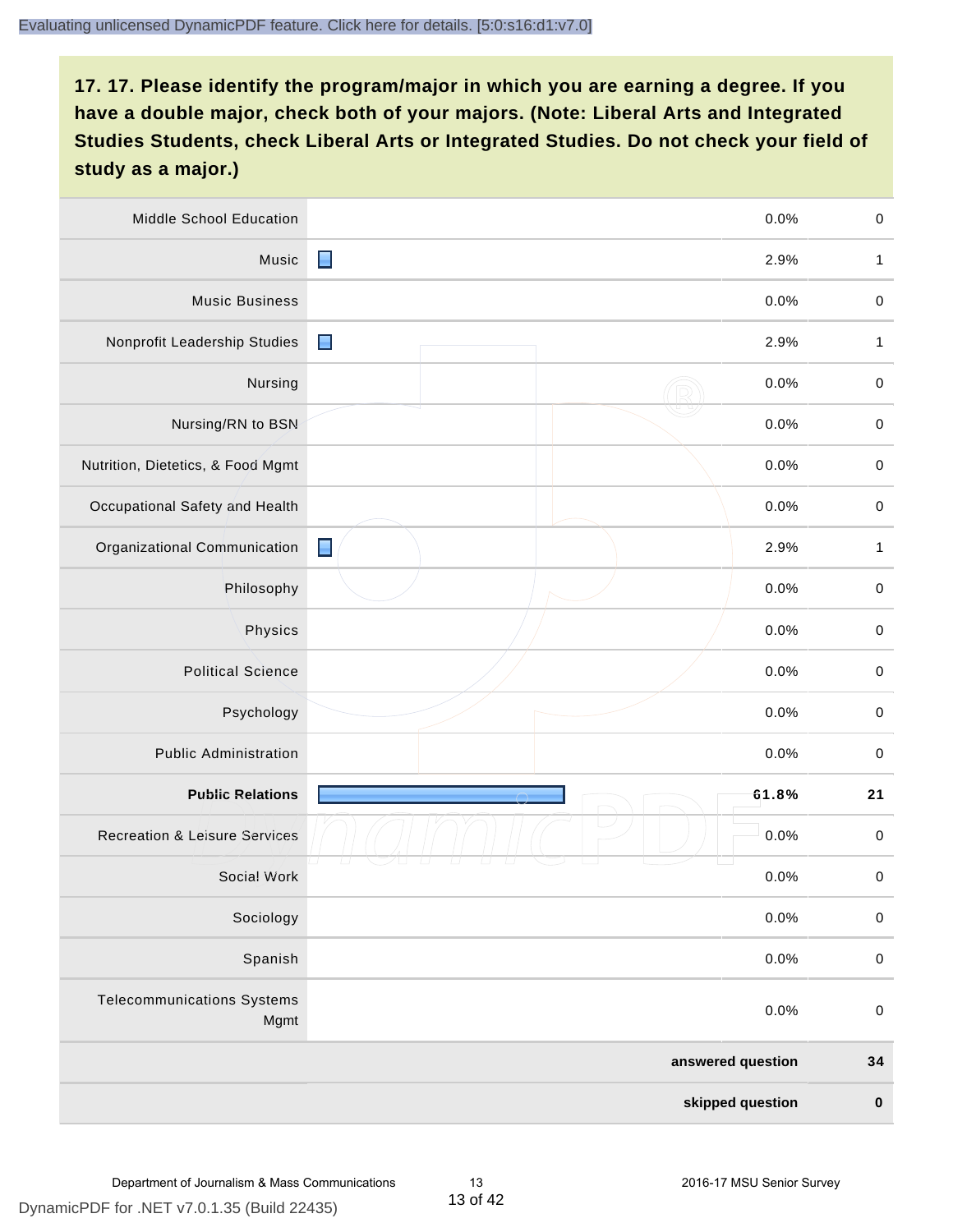| <b>Television Production</b>    | 14.7%             | 5        |
|---------------------------------|-------------------|----------|
| Theatre                         | 2.9%<br>н         |          |
| Wildlife & Conservation Biology | $0.0\%$           | $\Omega$ |
|                                 | answered question | 34       |
|                                 | skipped question  | $\bf{0}$ |
|                                 | マン                |          |

#### **18. 20. What is the highest degree you eventually hope to receive?**

|                      | Response<br>Percent | <b>Response</b><br>Count |
|----------------------|---------------------|--------------------------|
| Associate            | 9.1%                | $\mathbf{3}$             |
| <b>Baccalaureate</b> | 42.4%               | 14                       |
| Graduate             | 39.4%               | 13                       |
| Professional         | 9.1%                | $\mathbf{3}$             |
|                      | answered question   | 33                       |
|                      | skipped question    | 1                        |
|                      |                     |                          |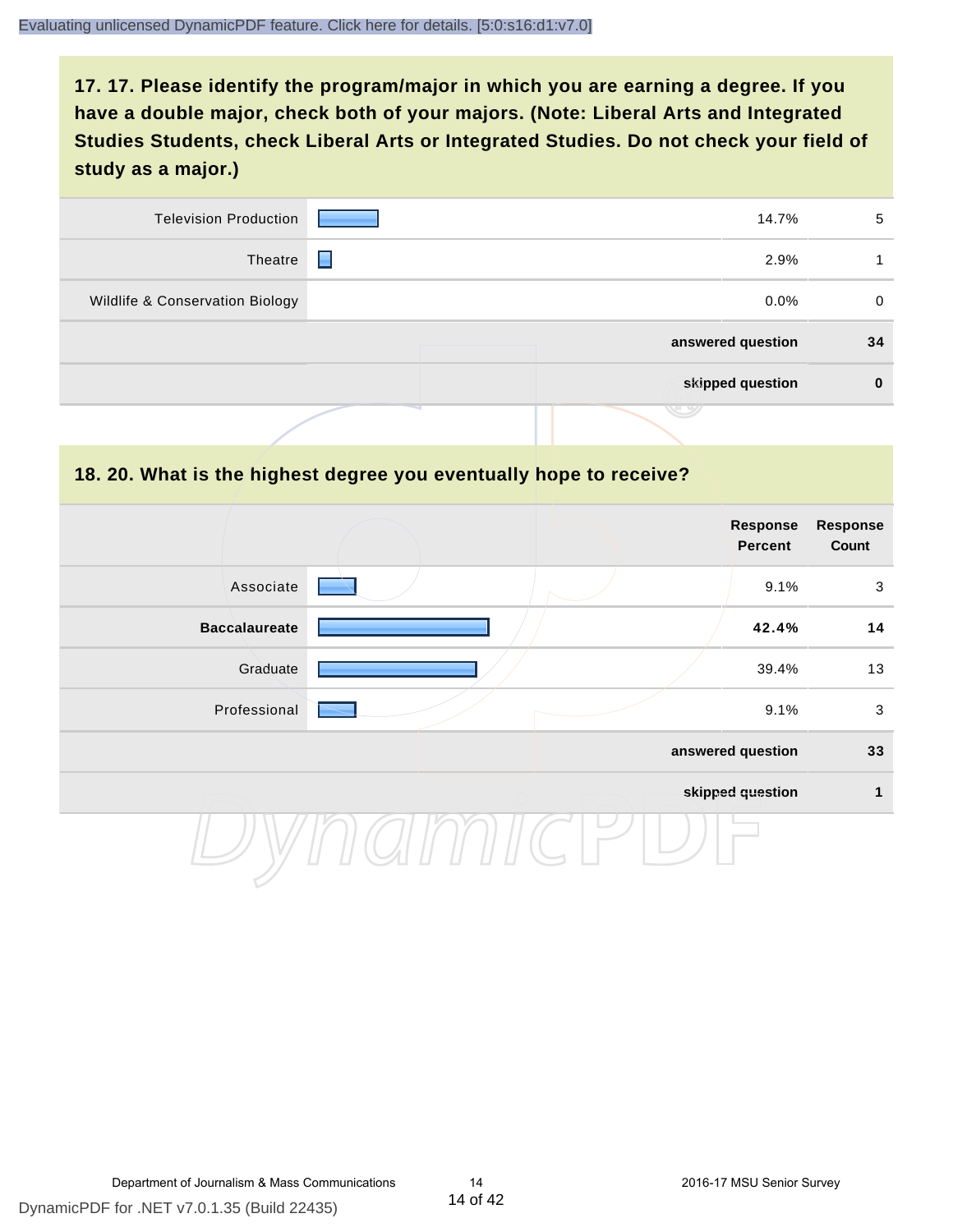# **19. 21. Which best describes your situation? Response Response Percent Count** Did not change major/area **13** and 2012 13 and 2012 13 and 2012 13 and 2012 13 and 2012 13 and 2012 13 and 2012 13 and 2012 13 and 2012 13 and 2012 13 and 2012 13 and 2012 13 and 2012 13 and 2012 13 and 2012 13 and 2012 13 Did not initially declare major/area **6.1%** 2 **Changed major/area 54.5% 18 answered question 33 skipped question 1** DynamicPDF

Department of Journalism & Mass Communications 15 2016-17 MSU Senior Survey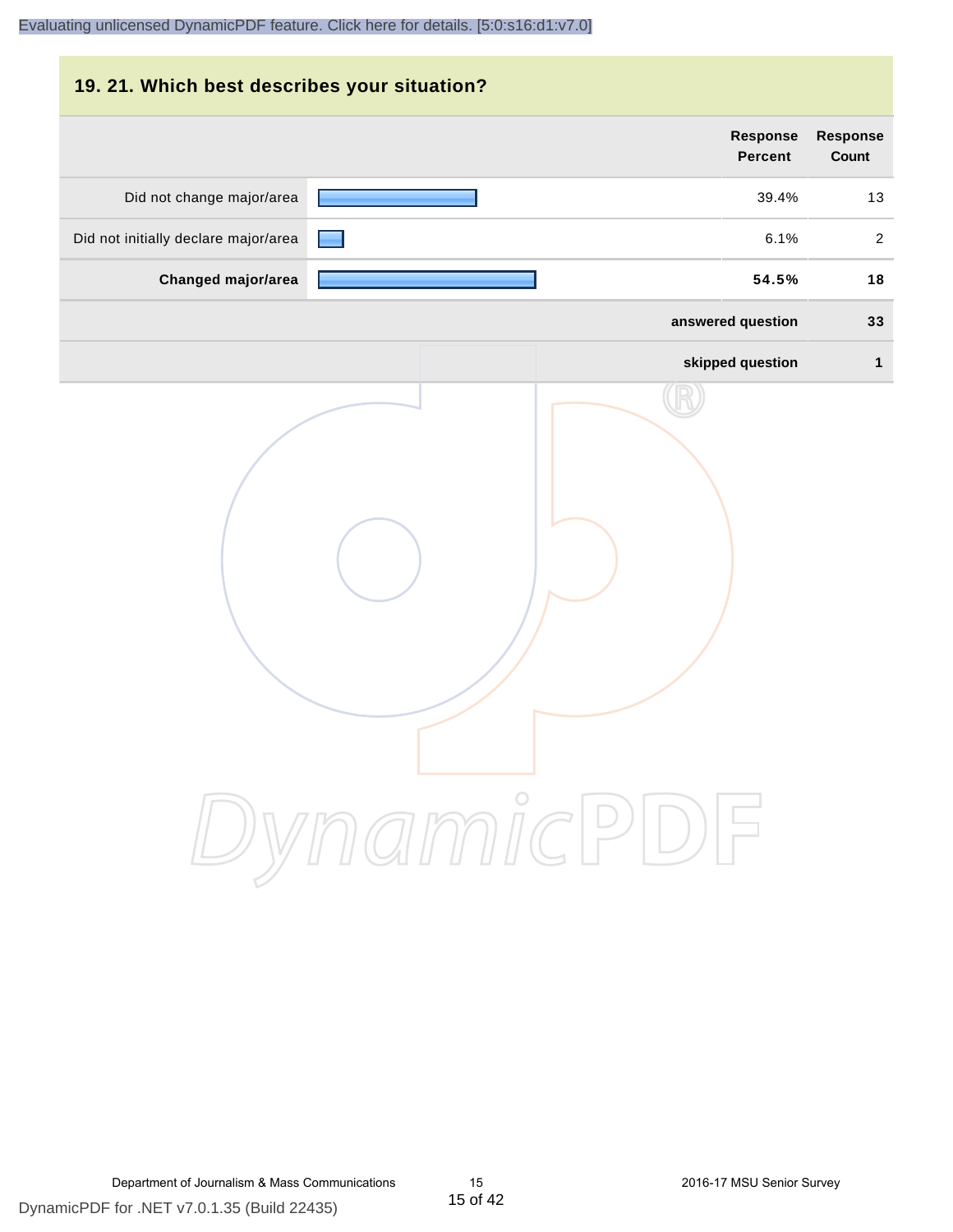# **19. 21. Which best describes your situation? answered question 33 skipped question 1**

# **20. 22. While school was in session during the past year, how many hours per week, on average, did you work for pay?**

|                    |  | Response<br><b>Percent</b> | <b>Response</b><br>Count |
|--------------------|--|----------------------------|--------------------------|
| Did not work       |  | 18.2%                      | 6                        |
| Worked 1-10 hrs    |  | 18.2%                      | $\,6\,$                  |
| Worked 11-20 hrs   |  | 30.3%                      | 10                       |
| Worked 21-30 hrs   |  | 12.1%                      | $\overline{4}$           |
| Worked 31-40 hrs   |  | 15.2%                      | $\sqrt{5}$               |
| Worked over 40 hrs |  | 6.1%                       | $\sqrt{2}$               |
|                    |  | answered question          | 33                       |
|                    |  | skipped question           | 1                        |

#### **21. 23. For the most part, were classes offered at times convenient to you?**

|            | Response<br><b>Percent</b> | Response<br>Count |
|------------|----------------------------|-------------------|
| <b>Yes</b> | 90.9%                      | 30                |
| No         | 9.1%                       | 3                 |
|            | answered question          | 33                |
|            | skipped question           |                   |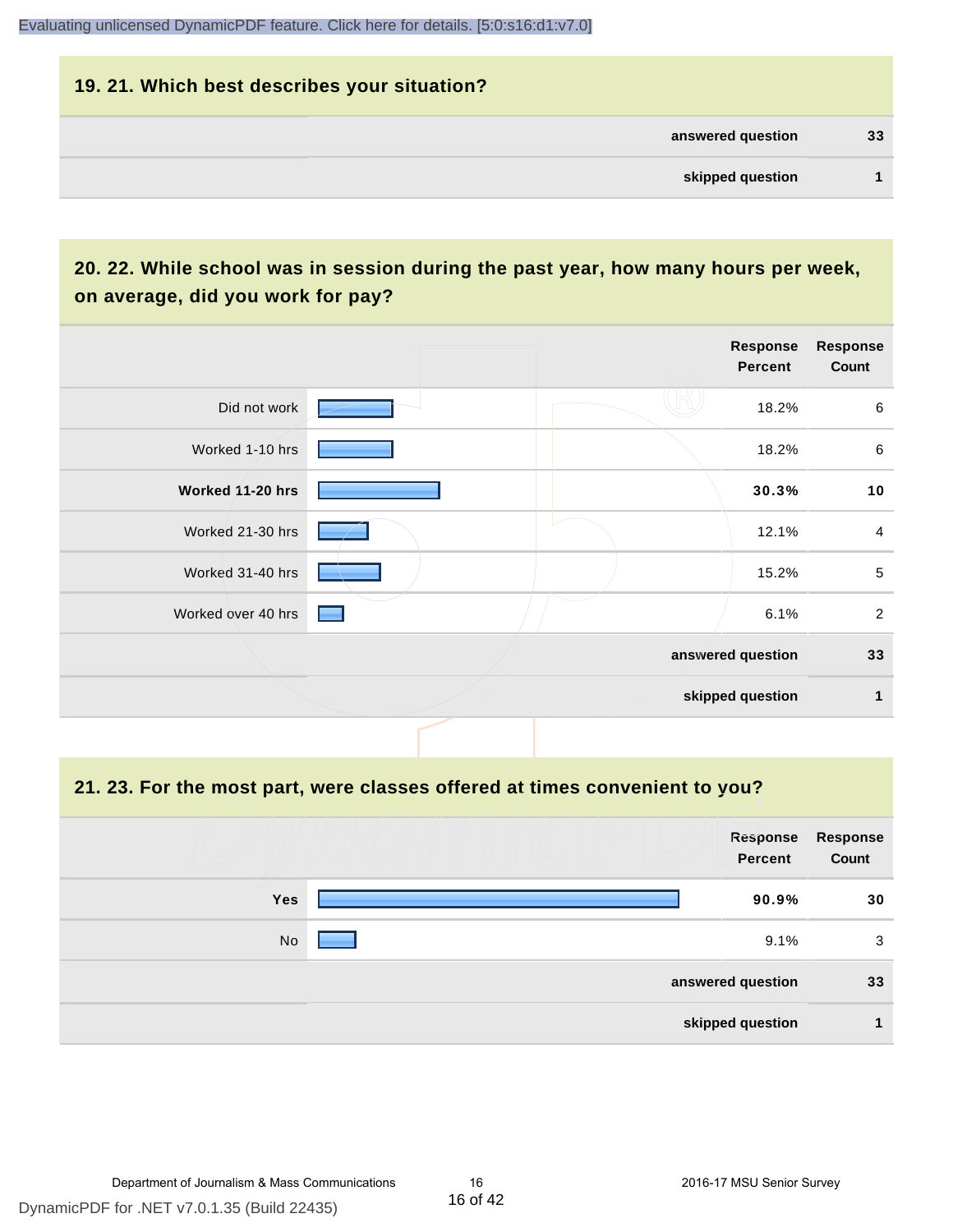#### **22. 24. What time would you have preferred?**

|                | Response<br><b>Percent</b> | <b>Response</b><br>Count |
|----------------|----------------------------|--------------------------|
| Late afternoon | 33.3%                      | $\mathbf{1}$             |
| Evening        | 0.0%                       | $\mathbf 0$              |
| Weekend        | 0.0%                       | $\pmb{0}$                |
| During the day | 66.7%                      | $\overline{\mathbf{2}}$  |
| Online         | 0.0%                       | $\mathbf 0$              |
|                | answered question          | $\mathbf{3}$             |
|                | skipped question           | 31                       |
|                |                            |                          |

# **23. 25. Which best describes the location where you completed the majority of your courses?**

|                        |            | <b>Response</b><br>Percent | <b>Response</b><br>Count |
|------------------------|------------|----------------------------|--------------------------|
| <b>Murray</b>          |            | 100.0%                     | 33                       |
| Paducah                |            | 0.0%                       | $\pmb{0}$                |
| Ft. Campbell           |            | 0.0%                       | $\pmb{0}$                |
| Madisonville           | $\bigcirc$ | 0.0%                       | $\mathbf 0$              |
| Hopkinsville           |            | 0.0%                       | $\pmb{0}$                |
| Henderson              |            | 0.0%                       | $\,0\,$                  |
| Online                 |            | 0.0%                       | $\pmb{0}$                |
| Other (please specify) |            | 0.0%                       | $\mathbf 0$              |
|                        |            | answered question          | 33                       |
|                        |            | skipped question           | 1                        |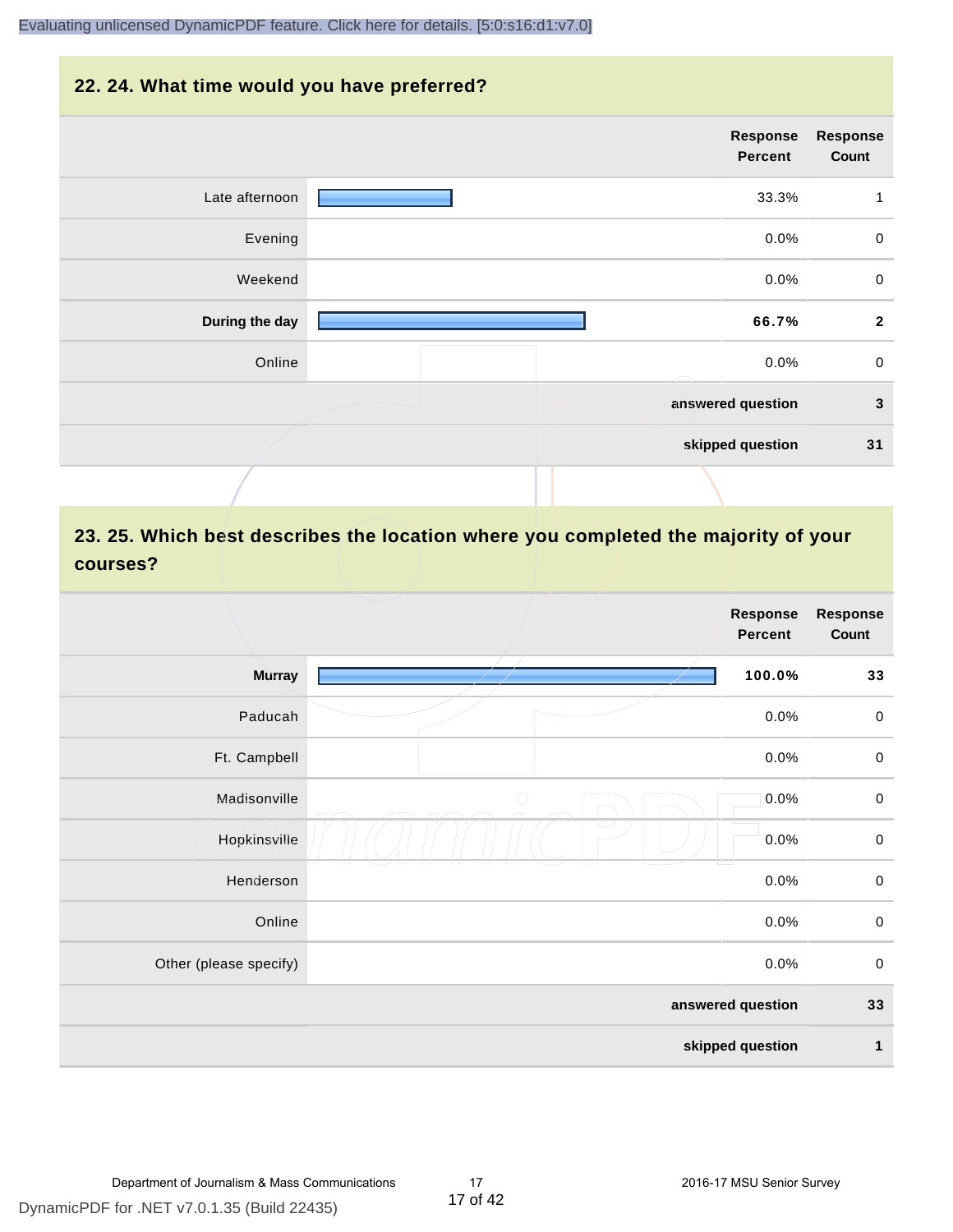#### **24. 26. Did you take any online courses while at Murray State?**

| Response<br>Count | Response<br>Percent |            |
|-------------------|---------------------|------------|
| 26                | 78.8%               | <b>Yes</b> |
| 7                 | 21.2%               | No         |
| 33                | answered question   |            |
| 1                 | skipped question    |            |
|                   |                     |            |

# **25. 27. Did it take you an extra semester or more to complete degree requirements at Murray State?**

| <b>Response</b><br>Count | <b>Response</b><br>Percent |         |                            |  |
|--------------------------|----------------------------|---------|----------------------------|--|
| 12                       | 36.4%                      |         | Yes                        |  |
| 21                       | 63.6%                      |         | $\mathop{\sf No}\nolimits$ |  |
| 33                       | answered question          |         |                            |  |
| $\mathbf{1}$             | skipped question           |         |                            |  |
|                          |                            | $\circ$ |                            |  |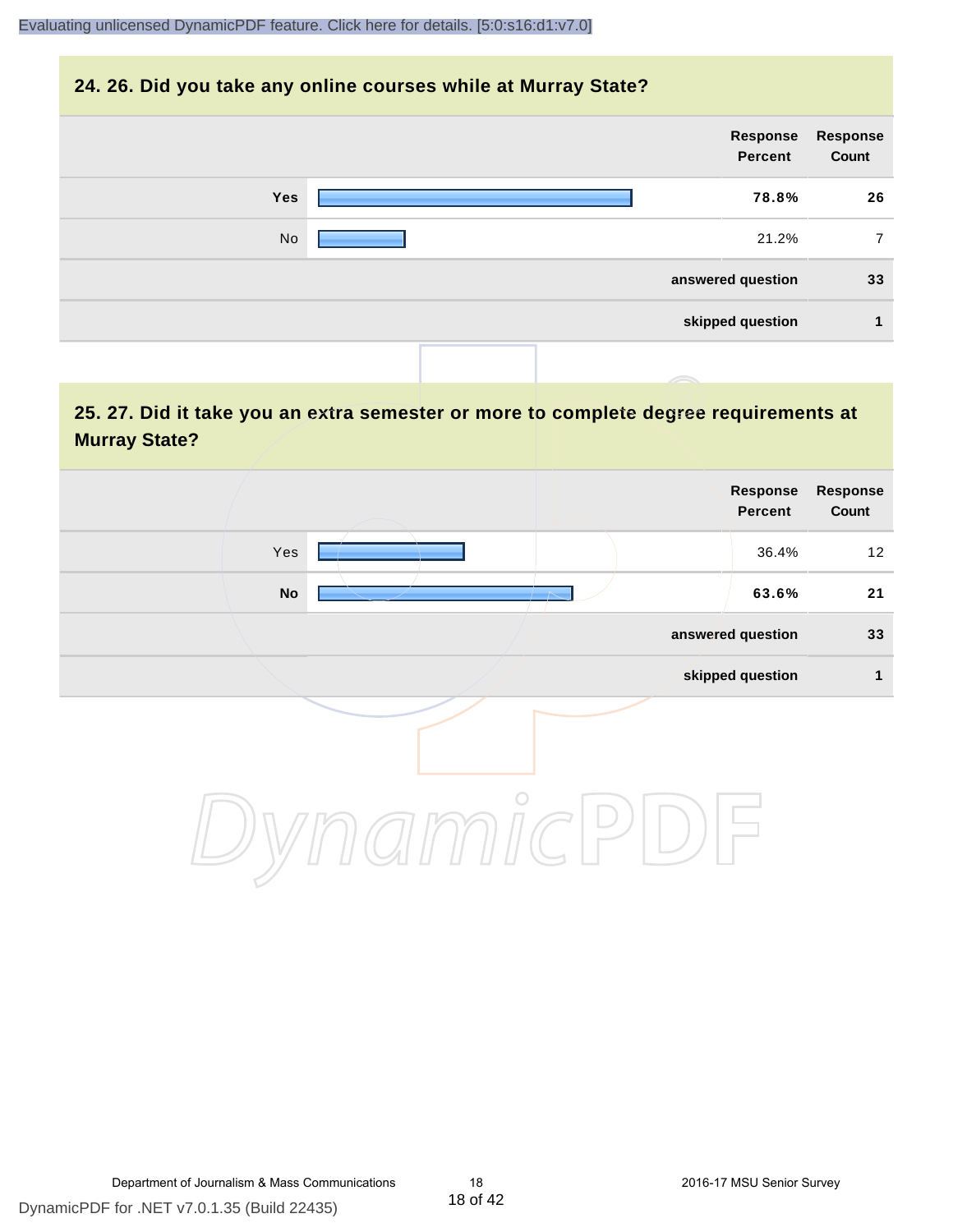#### **26. 28. Why did it take you an extra semester or more?**

|                                                                 | Response<br><b>Percent</b> | Response<br>Count |
|-----------------------------------------------------------------|----------------------------|-------------------|
| Work obligation limited my<br>enrollment.                       | 0.0%                       | $\pmb{0}$         |
| Family obligations limited my<br>enrollment.                    | 0.0%                       | $\pmb{0}$         |
| Tuition and other costs of<br>attendance limited my enrollment. | 8.3%                       | $\mathbf{1}$      |
| A decision to change majors<br>added to my requirements.        | 66.7%                      | $\bf8$            |
| A required course or courses were<br>not offered.               | 16.7%                      | $\overline{2}$    |
| Credits were lost transferring to<br>Murray State.              | 8.3%                       | $\mathbf{1}$      |
| Other (please specify)                                          | 50.0%                      | 6                 |
|                                                                 | answered question          | $12$              |
|                                                                 | skipped question           | 22                |
|                                                                 |                            |                   |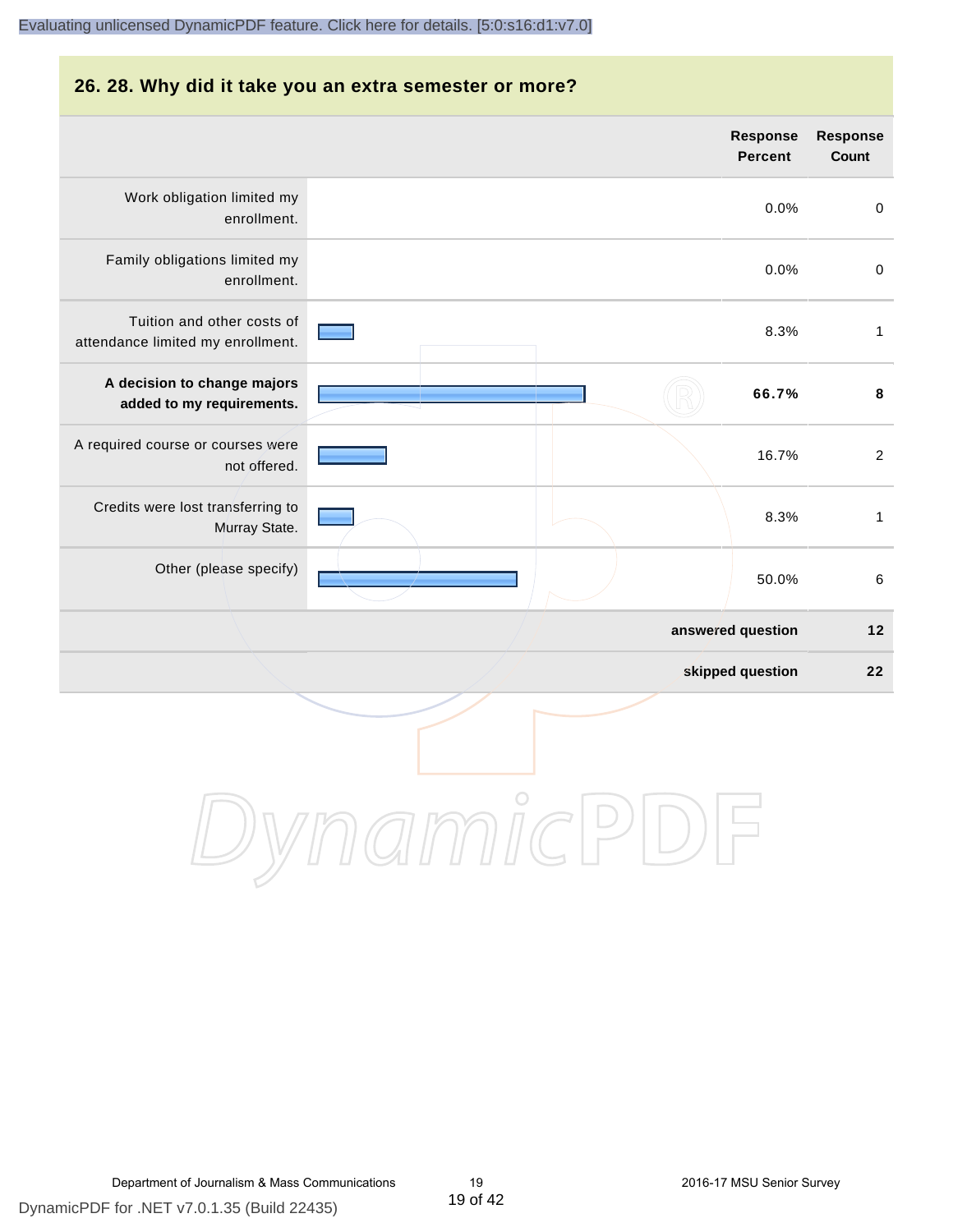| 26. 28. Why did it take you an extra semester or more? |                 |
|--------------------------------------------------------|-----------------|
| answered question                                      | 12 <sup>2</sup> |
| skipped question                                       | 22 <sub>2</sub> |

# **27. 29. Did you have trouble getting any course(s) you needed while at Murray State?**

|                                                                            |                                                      | Response<br><b>Percent</b> | <b>Response</b><br>Count |
|----------------------------------------------------------------------------|------------------------------------------------------|----------------------------|--------------------------|
| Yes                                                                        |                                                      | 27.3%                      | 9                        |
| <b>No</b>                                                                  |                                                      | 72.7%                      | 24                       |
|                                                                            |                                                      | answered question          | 33                       |
|                                                                            |                                                      | skipped question           | $\mathbf{1}$             |
|                                                                            |                                                      |                            |                          |
|                                                                            | 28. 30. Why did you have trouble getting the course? |                            |                          |
|                                                                            |                                                      | Response<br><b>Percent</b> | Response<br>Count        |
| The course was not offered the<br>semester I needed it.                    |                                                      | 37.5%                      | 3                        |
| The course was not offered at<br>hours convenient to my work<br>schedule.  |                                                      | 25.0%                      | $\overline{2}$           |
| The course was not offered at<br>hours suitable for my school<br>schedule. |                                                      | 25.0%                      | $\overline{2}$           |
| All course sections were closed.                                           |                                                      | 0.0%                       | $\pmb{0}$                |
| I was unaware of the prerequisites<br>for the course.                      |                                                      | 12.5%                      | $\mathbf{1}$             |
|                                                                            |                                                      | answered question          | 8                        |
|                                                                            |                                                      | skipped question           | 26                       |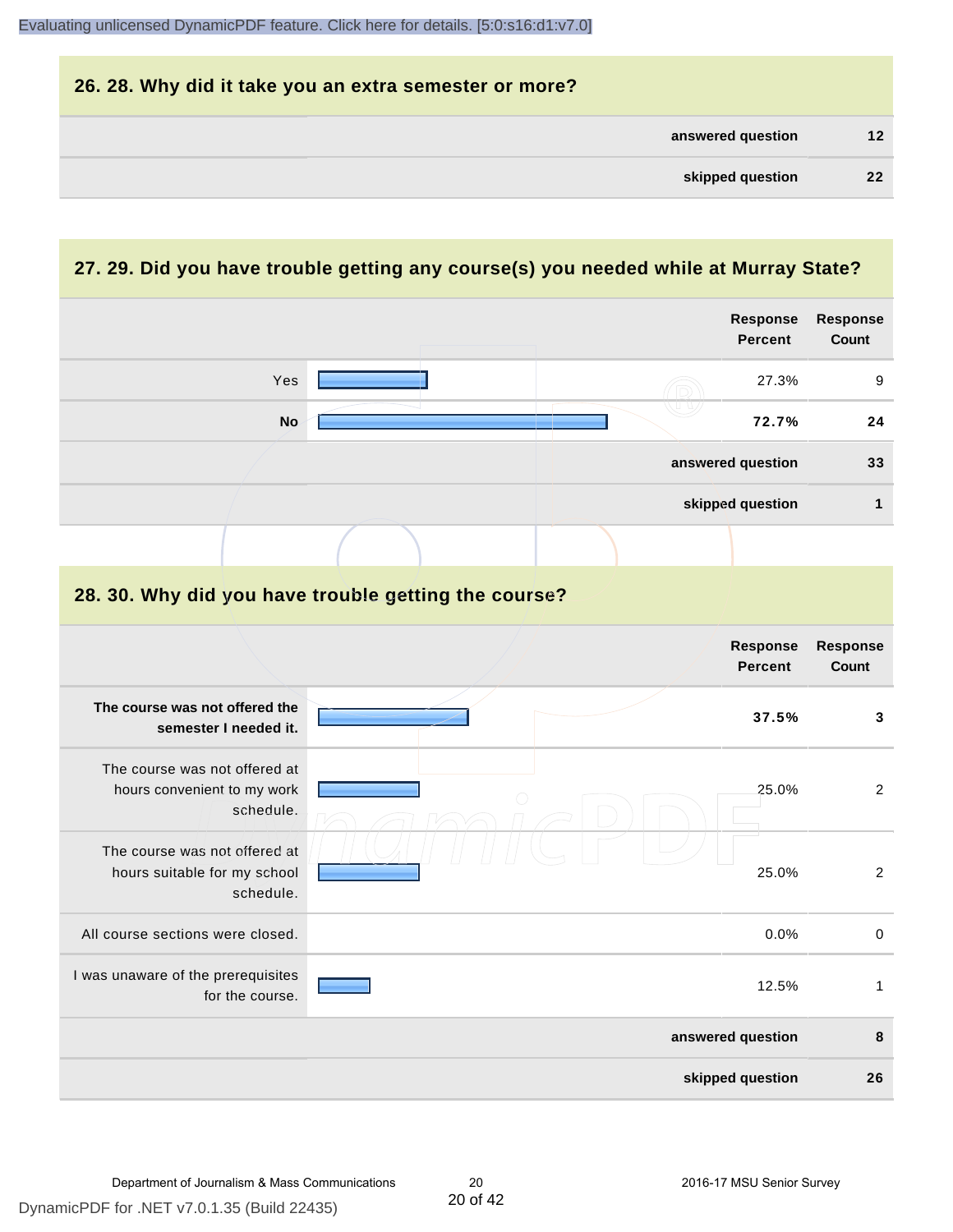# **29. 31. Which statement best describes your experience with off-campus coop/internship?**

|                                    | <b>Response</b><br><b>Percent</b> | <b>Response</b><br>Count |
|------------------------------------|-----------------------------------|--------------------------|
| Cannot judge; I did not have one.  | 35.5%                             | 11                       |
| My experience was very valuable.   | 35.5%                             | 11                       |
| My experience was valuable.        | 25.8%                             | 8                        |
| My experience was of little value. | н                                 | 3.2%                     |
| My experience was of no value.     |                                   | $\Omega$<br>$0.0\%$      |
|                                    | answered question                 | 31                       |
|                                    | skipped question                  | 3                        |
|                                    |                                   |                          |

# **30. 32. Which statement best describes your experience with on-campus facultydirected research, scholarly, or creative project?**

|                                    | Response<br><b>Percent</b> | <b>Response</b><br>Count |
|------------------------------------|----------------------------|--------------------------|
| Cannot judge; I did not have one.  | 32.3%                      | 10                       |
| My experience was very valuable.   | 25.8%                      | 8                        |
| My experience was valuable.        | 38.7%                      | 12                       |
| My experience was of little value. | K<br>3.2%                  | 1                        |
| My experience was of no value.     | 0.0%                       | 0                        |
|                                    | answered question          | 31                       |
|                                    | skipped question           | 3                        |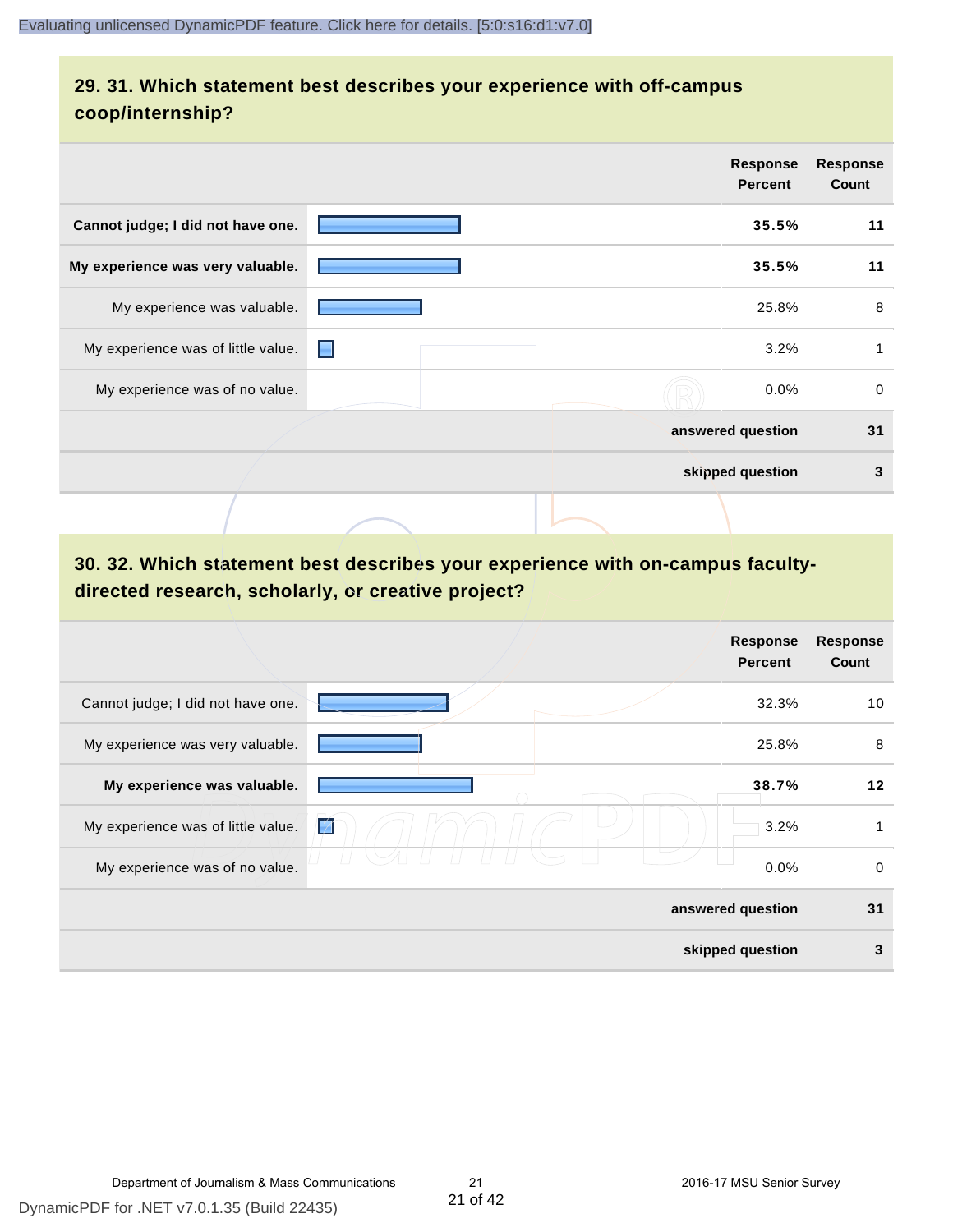# **31. 33. Which statement best describes your experience with academic advising in your major/area?**

|                                                          |                | Response<br><b>Percent</b>                    | Response<br>Count         |
|----------------------------------------------------------|----------------|-----------------------------------------------|---------------------------|
| Cannot judge; I did not make use<br>of the opportunity.  | $\blacksquare$ | 3.2%                                          | $\mathbf{1}$              |
| I was satisfied with information my<br>adviser provided. |                | 83.9%                                         | 26                        |
| Advice was inaccurate,<br>incomplete, or misleading.     |                | 9.7%                                          | $\ensuremath{\mathsf{3}}$ |
| My adviser was not available.                            | E              | 3.2%                                          | $\mathbf{1}$              |
|                                                          |                | answered question                             | 31                        |
|                                                          |                | skipped question                              | $\mathbf 3$               |
|                                                          | amnicPl        | $\left( \begin{array}{c} \end{array} \right)$ |                           |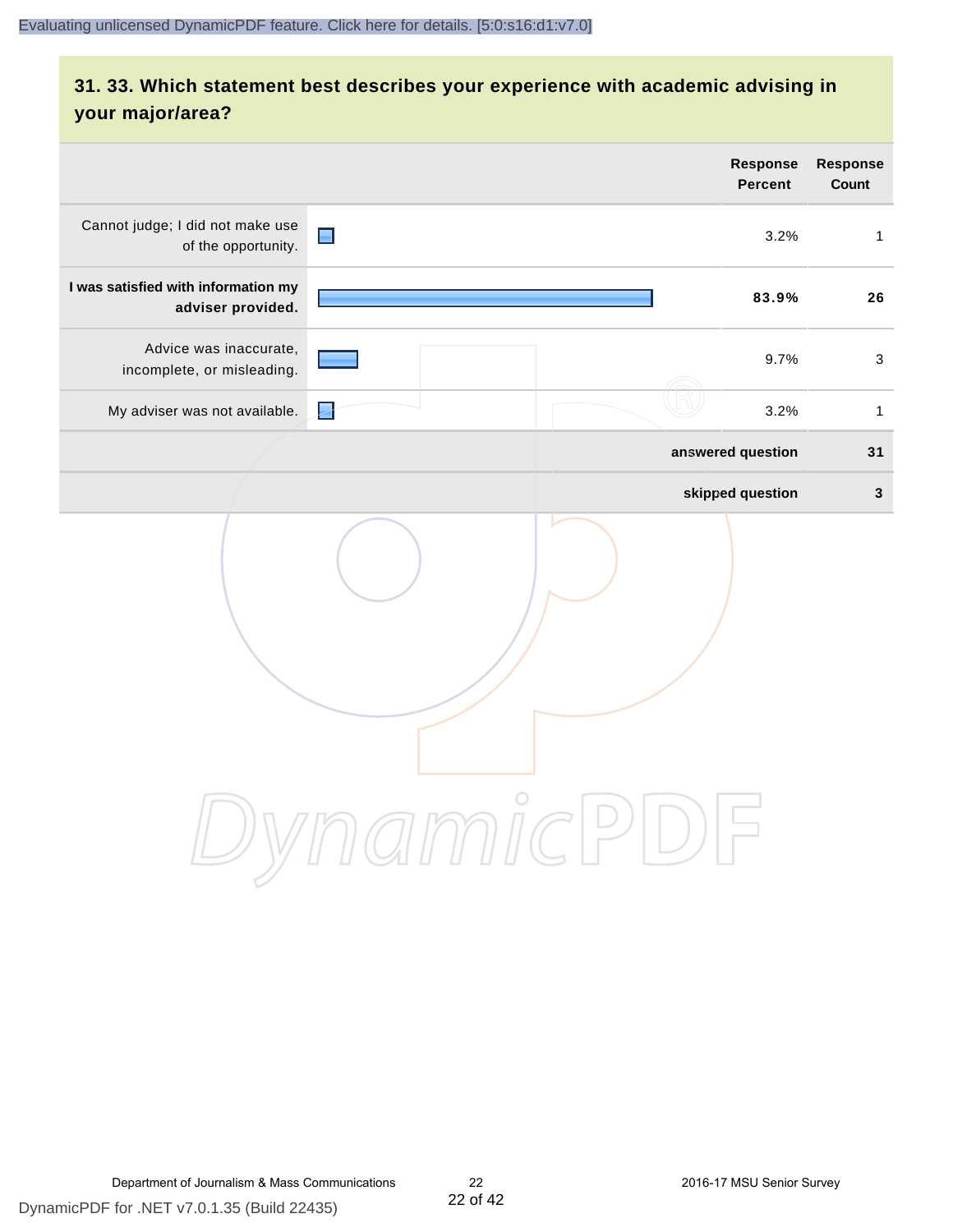# **31. 33. Which statement best describes your experience with academic advising in your major/area?**

| answered question | 31 |
|-------------------|----|
| skipped question  | 2  |



Department of Journalism & Mass Communications 23 2016-17 MSU Senior Survey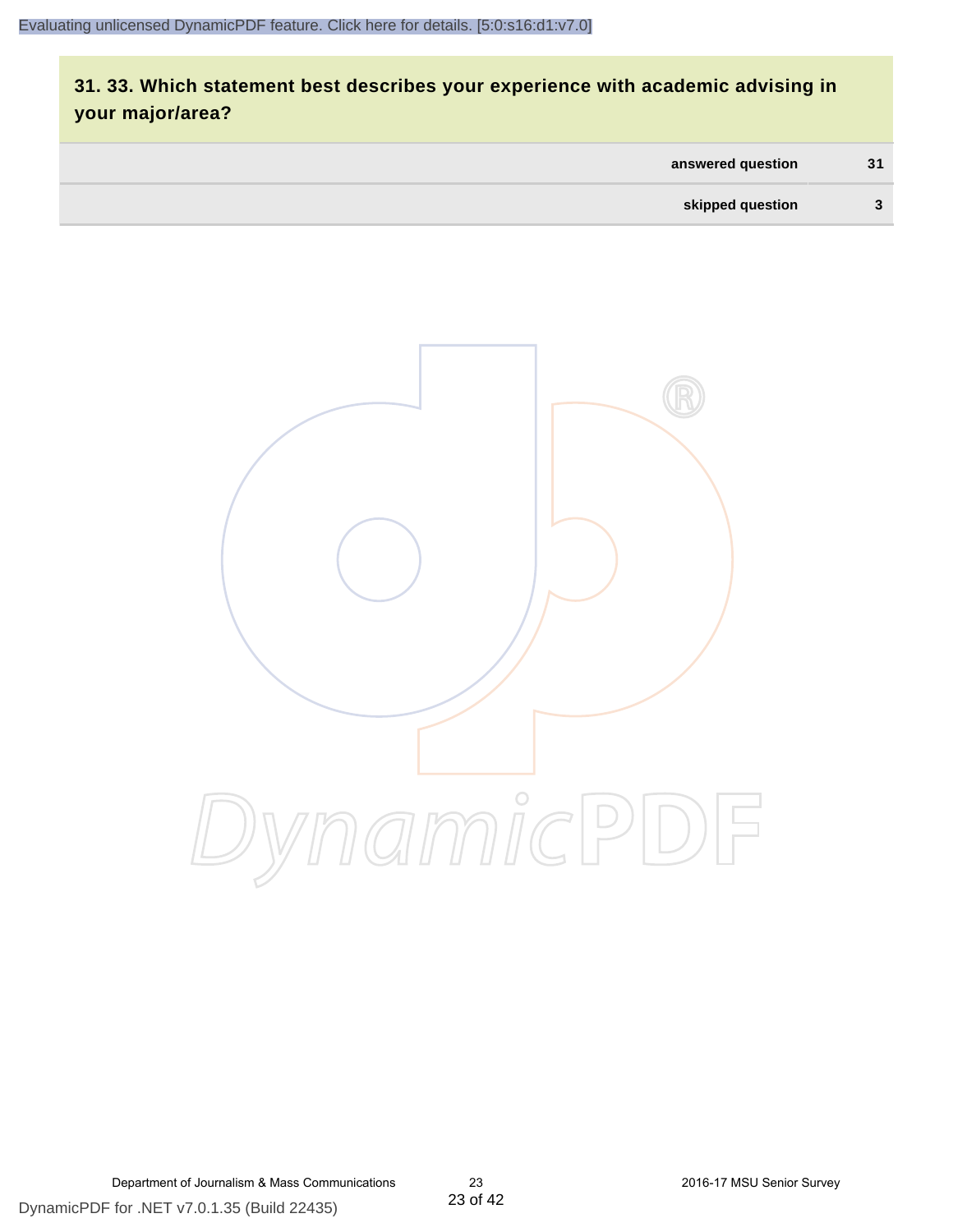# **32. Questions 34-48 For each of these items, indicate the extent to which you were satisfied.**

|                                                                                                                                                       | <b>Very</b><br>satisfied | <b>Satisfied</b> | <b>Dissatisfied</b> | <b>Very</b><br>dissatisfied | Rating<br>Average | Rating<br>Count |
|-------------------------------------------------------------------------------------------------------------------------------------------------------|--------------------------|------------------|---------------------|-----------------------------|-------------------|-----------------|
| 34. Class size relative to type of<br>course                                                                                                          | 54.8% (17)               | 45.2% (14)       | $0.0\%$ (0)         | $0.0\%$ (0)                 | 3.55              | 31              |
| 35. Out-of-class availability of<br>faculty                                                                                                           | 32.3% (10)               | 61.3% (19)       | $6.5\%$ (2)         | $0.0\%$ (0)                 | 3.26              | 31              |
| 36. Effectiveness of your high<br>school preparation for college work                                                                                 | 25.8% (8)                | $35.5\%$ (11)    | 25.8% (8)           | $12.9\%$ (4)                | 2.74              | 31              |
| 37. Fairness of faculty in their<br>treatment of individual students                                                                                  | 35.5% (11)               | 61.3% (19)       | $3.2\%$ (1)         | $0.0\%$ (0)                 | 3.32              | 31              |
| 38. Overall quality of instruction at<br><b>Murray State</b>                                                                                          | 45.2% (14)               | 54.8% (17)       | $0.0\%$ (0)         | $0.0\%$ (0)                 | 3.45              | 31              |
| 39. Quality of instruction in<br><b>University Studies (General</b><br>Education) courses                                                             | $16.1\%$ (5)             | 67.7% (21)       | $16.1\%$ (5)        | $0.0\%$ (0)                 | 3.00              | 31              |
| 40. Quality of instruction in your<br>major                                                                                                           | 64.5% (20)               | 35.5% (11)       | $0.0\%$ (0)         | $0.0\%$ (0)                 | 3.65              | 31              |
| 41. Clarity of program objectives in<br>your major                                                                                                    | 51.6% (16)               | 45.2% (14)       | $3.2\%$ (1)         | $0.0\%$ (0)                 | 3.48              | 31              |
| 42. Intellectual challenge of the<br>academic program                                                                                                 | 38.7% (12)               | $51.6\%$ (16)    | $9.7\%$ (3)         | $0.0\%$ (0)                 | 3.29              | 31              |
| 43. Encouragement and<br>information from your major<br>department for employment after<br>graduation                                                 | 41.9% (13)               | 48.4% (15)       | $3.2\%$ (1)         | $6.5\%$ (2)                 | 3.26              | 31              |
| 44. Availability of opportunities to<br>engage in a faculty-mentored<br>research, scholarly, or creative<br>project in your area of<br>study/interest | 38.7% (12)               | 51.6% (16)       | $9.7\%$ (3)         | $0.0\%$ (0)                 | 3.29              | 31              |
| 45. Library hours                                                                                                                                     | 32.3% (10)               | 64.5% (20)       | $3.2\%$ (1)         | $0.0\%$ (0)                 | 3.29              | 31              |
|                                                                                                                                                       |                          |                  |                     |                             | answered question | 31              |
|                                                                                                                                                       |                          |                  |                     |                             | skipped question  | 3               |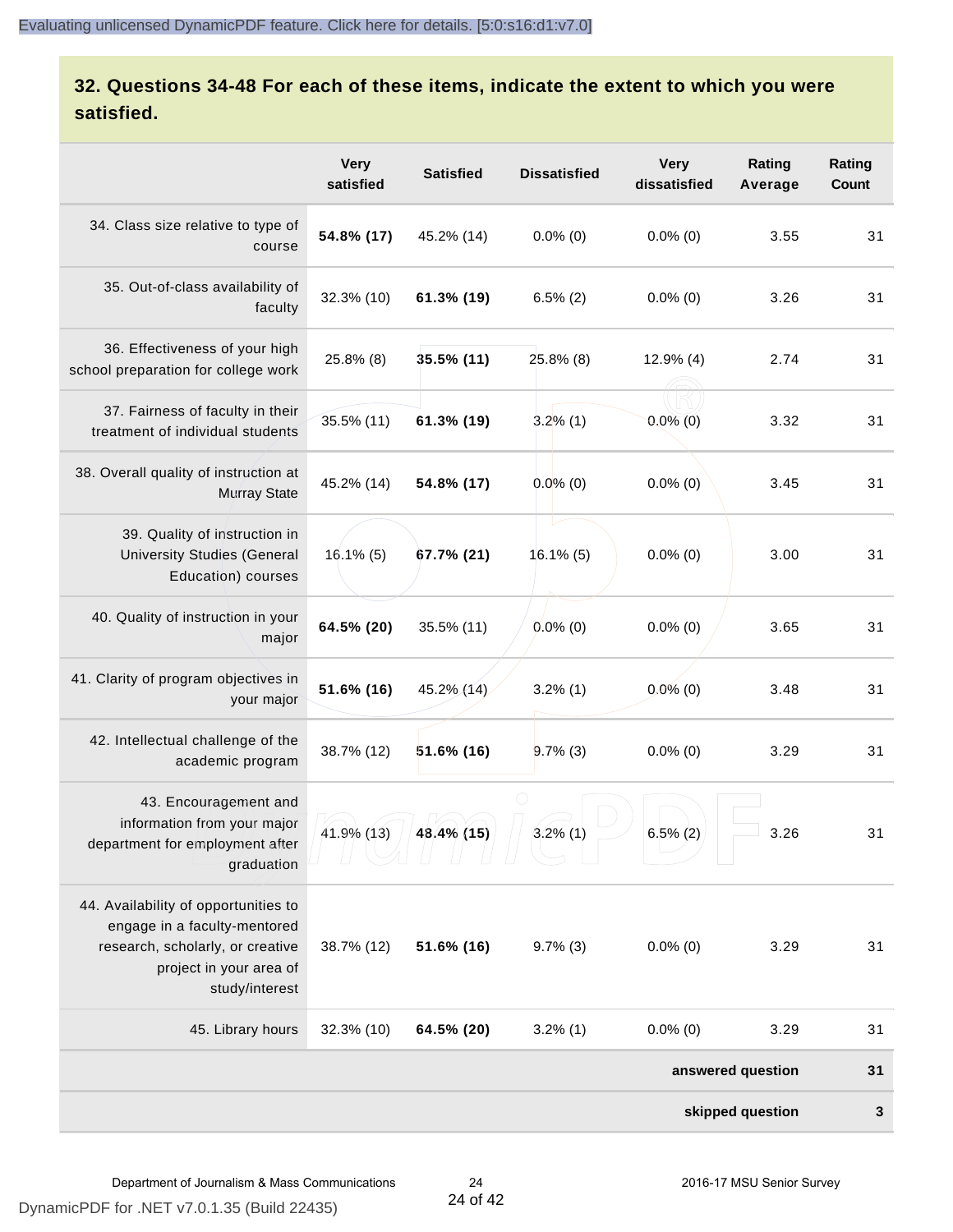### **32. Questions 34-48 For each of these items, indicate the extent to which you were satisfied.**

| Pogue and Overby)                                                                           |            |              |             |      |                                   |
|---------------------------------------------------------------------------------------------|------------|--------------|-------------|------|-----------------------------------|
| 48. Computer, individual and group<br>work spaces available within<br>$22.6\%$ (7)          | 64.5% (20) | $12.9\%$ (4) | $0.0\%$ (0) | 3.10 | 31                                |
| 47. Access to on-hand or<br>38.7% (12)<br>electronic library resources                      | 61.3% (19) | $0.0\%$ (0)  | $0.0\%$ (0) | 3.39 | 31                                |
| 46 Effectiveness of library<br>personnel in meeting your<br>38.7% (12)<br>information needs | 58.1% (18) | $3.2\%$ (1)  | $0.0\%$ (0) | 3.35 | 31                                |
|                                                                                             |            |              |             |      | University Libraries (Waterfield, |

**33. Questions 49-55 University Studies is designed to offer you a broad base of skills and knowledge and to prepare you for upper division study. Please indicate how effective University Studies at Murray State was in helping you achieve these goals.**

|                                                                            | <b>Very</b><br>effective | <b>Effective</b> | <b>Ineffective</b> | <b>Very</b><br>ineffective | Rating<br>Average | Rating<br>Count |
|----------------------------------------------------------------------------|--------------------------|------------------|--------------------|----------------------------|-------------------|-----------------|
| 49. Writing skills                                                         | 56.7% (17)               | 40.0% (12)       | $3.3\%$ (1)        | $0.0\%$ (0)                | 3.53              | 30              |
| 50. Speaking skills                                                        | 56.7% (17)               | 40.0% (12)       | $3.3\%$ (1)        | $0.0\%$ (0)                | 3.53              | 30              |
| 51. Critical thinking skills                                               | 50.0% (15)               | 43.3% (13)       | $6.7\%$ (2)        | $0.0\%$ (0)                | 3.43              | 30              |
| 52. Technology skills/computer<br>skills                                   | 36.7% (11)               | 60.0% (18)       | $3.3\%$ (1)        | $0.0\%$ (0)                | 3.33              | 30              |
| 53. General knowledge in the<br>liberal arts and sciences                  | 33.3% (10)               | 60.0% (18)       | $6.7\%(2)$         | $0.0\%$ (0)                | 3.27              | 30              |
| 54. International perspectives                                             | 33.3% (10)               | 43.3% (13)       | $23.3\%$ (7)       | $0.0\%$ (0)                | 3.10              | 30              |
| 55. Stimulation of interest in areas<br>outside your chosen field of study | 43.3% (13)               | 50.0% (15)       | $6.7\%(2)$         | $0.0\%$ (0)                | 3.37              | 30              |
|                                                                            |                          |                  |                    |                            | answered question | 30              |
|                                                                            |                          |                  |                    |                            | skipped question  | 4               |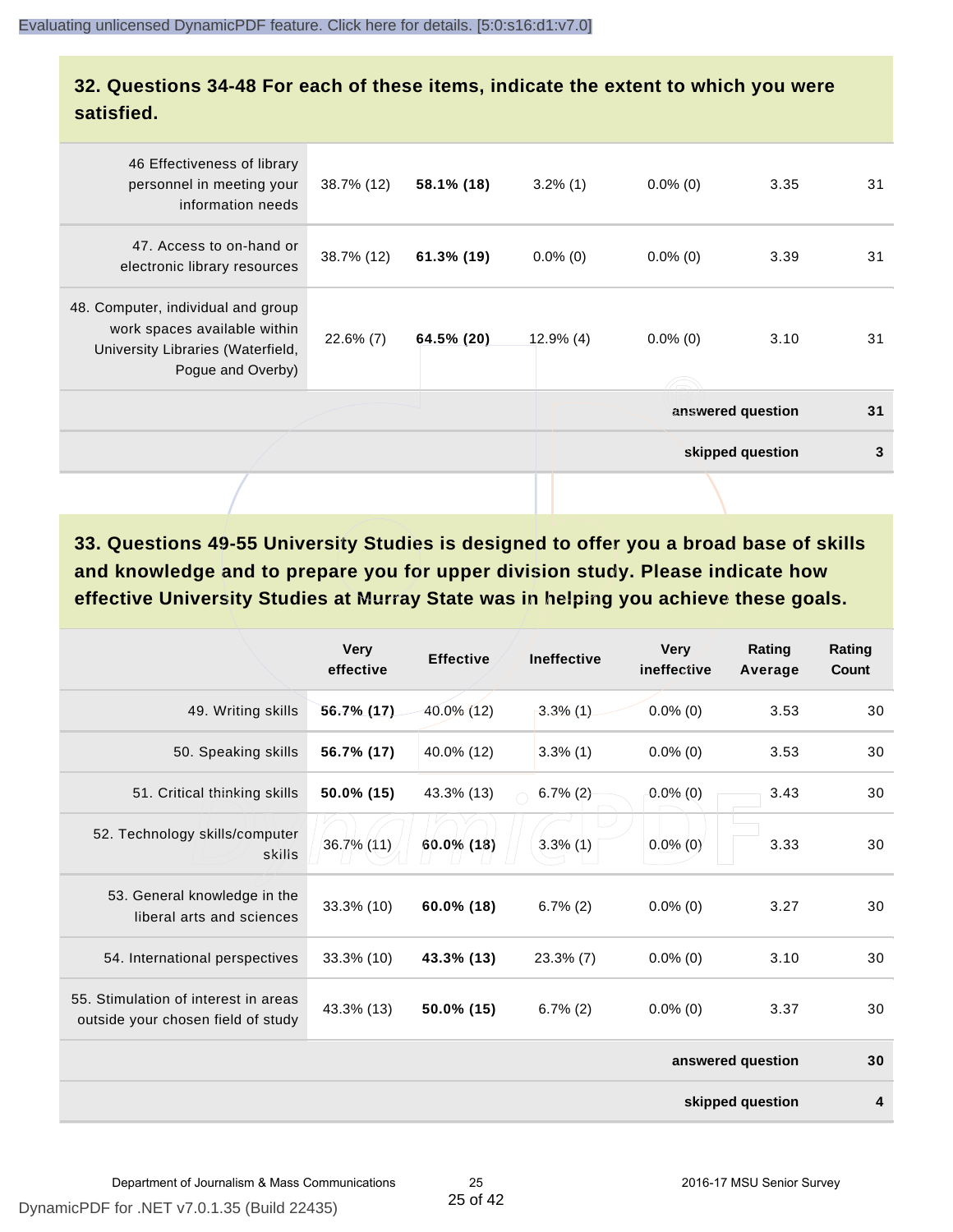**34. Questions 56-89For each of these services, activities or programs that you used, please indicate the extent to which you were satisfied that they met your needs. For those that you did not use, mark the "Did Not Use" option.**

|                                                                                    | <b>Very</b><br>satisfied | <b>Satisfied</b> | <b>Dissatisfied</b> | <b>Very</b><br>dissatisfied | <b>Did</b><br><b>Not</b><br><b>Use</b> | Rating<br>Average | Rating<br><b>Count</b> |
|------------------------------------------------------------------------------------|--------------------------|------------------|---------------------|-----------------------------|----------------------------------------|-------------------|------------------------|
| 56. African-American/Multicultural<br><b>Student Services</b>                      | 20.7%<br>(6)             | $13.8\%$ (4)     | $0.0\%$ (0)         | $0.0\%$ (0)                 | 65.5%<br>(19)                          | 3.60              | 29                     |
| 57. Blackboard/Canvas                                                              | 27.6%<br>(8)             | 69.0%<br>(20)    | $3.4\%$ (1)         | $0.0\%$ (0)                 | 0.0%<br>(0)                            | 3.24              | 29                     |
| 58. Career Services Office                                                         | 13.8%<br>(4)             | 65.5%<br>(19)    | $6.9\%(2)$          | $0.0\%$ (0)                 | 13.8%<br>(4)                           | 3.08              | 29                     |
| 59. Cultural programming and<br>activities                                         | 13.8%<br>(4)             | 27.6% (8)        | $6.9\% (2)$         | $0.0\%$ (0)                 | 51.7%<br>(15)                          | 3.14              | 29                     |
| 60. Degree audit (MAP report)                                                      | 34.5%<br>(10)            | 51.7%<br>(15)    | $3.4\%$ (1)         | $0.0\%$ (0)                 | 10.3%<br>(3)                           | 3.35              | 29                     |
| 61. Financial Aid Office customer<br>service                                       | 10.3%<br>(3)             | 69.0%<br>(20)    | $3.4\%$ (1)         | $0.0\%$ (0)                 | 17.2%<br>(5)                           | 3.08              | 29                     |
| 62. Dining Services                                                                | 10.3%<br>(3)             | 48.3%<br>(14)    | $24.1\%$ (7)        | $0.0\%$ (0)                 | 17.2%<br>(5)                           | 2.83              | 29                     |
| 63. Graduation Office                                                              | 13.8%<br>(4)             | 51.7%<br>(15)    | $3.4\%$ (1)         | $3.4\%$ (1)                 | 27.6%<br>(8)                           | 3.05              | 29                     |
| 64. Greek life and activities                                                      | 27.6%<br>(8)             | $17.2\%$ (5)     | $0.0\%$ (0)         | $0.0\%$ (0)                 | 55.2%<br>(16)                          | 3.62              | 29                     |
| 65. Health Services                                                                | 27.6%<br>(8)             | 34.5%<br>(10)    | $10.3\%$ (3)        | $3.4\%$ (1)                 | 24.1%<br>(7)                           | 3.14              | 29                     |
| 66. Honor Societies/Departmental<br><b>Clubs/Special Interest</b><br>Organizations | 17.2%<br>(5)             | 27.6% (8)        | $6.9\%(2)$          | $3.4\%$ (1)                 | 44.8%<br>(13)                          | 3.06              | 29                     |
| 67. International programs and<br>activities                                       | 17.2%<br>(5)             | 20.7% (6)        | $0.0\%$ (0)         | $0.0\%$ (0)                 | 62.1%<br>(18)                          | 3.45              | 29                     |
|                                                                                    |                          |                  |                     |                             |                                        | answered question | 29                     |
|                                                                                    |                          |                  |                     |                             |                                        | skipped question  | ${\bf 5}$              |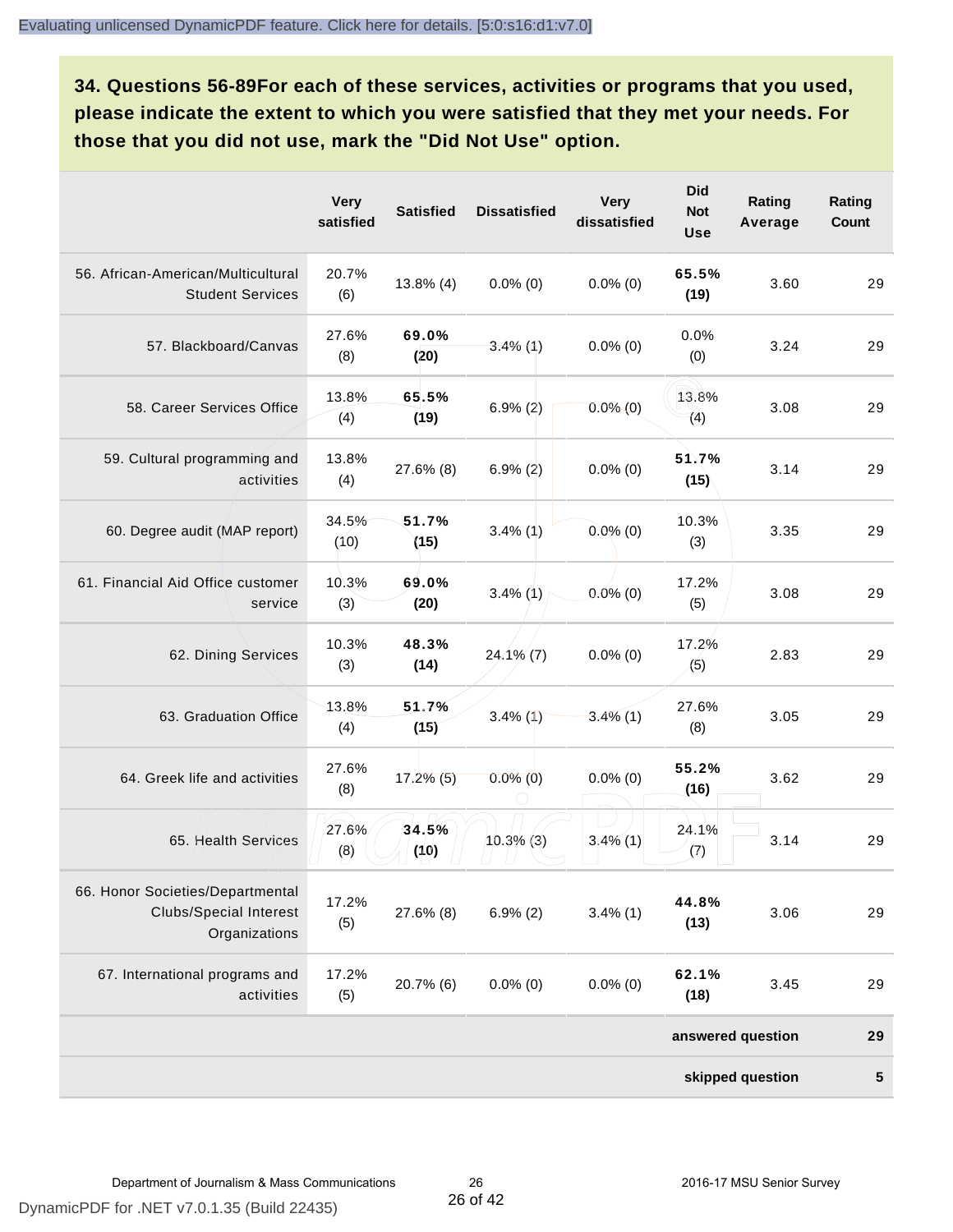**34. Questions 56-89For each of these services, activities or programs that you used, please indicate the extent to which you were satisfied that they met your needs. For those that you did not use, mark the "Did Not Use" option.**

| 68. International student support<br>services                    | 13.8%<br>(4)  | 13.8% (4)     | $0.0\%$ (0)  | $0.0\%$ (0) | 72.4%<br>(21)     | 3.50 | 29 |
|------------------------------------------------------------------|---------------|---------------|--------------|-------------|-------------------|------|----|
| 69. Internet and wireless access<br>for study and research needs | 27.6%<br>(8)  | 51.7%<br>(15) | 20.7% (6)    | $0.0\%$ (0) | 0.0%<br>(0)       | 3.07 | 29 |
| 70. Intramural Sports and<br>Recreation                          | 27.6%<br>(8)  | 27.6% (8)     | $0.0\%$ (0)  | $0.0\%$ (0) | 44.8%<br>(13)     | 3.50 | 29 |
| 71. LGBT programs                                                | 10.3%<br>(3)  | 17.2% (5)     | $3.4\%$ (1)  | $0.0\%$ (0) | 69.0%<br>(20)     | 3.22 | 29 |
| 72. Lowry Center/Developmental<br>courses and tutoring           | 13.8%<br>(4)  | 13.8% (4)     | $3.4\%$ (1)  | $0.0\%$ (0) | 69.0%<br>(20)     | 3.33 | 29 |
| 73. Library                                                      | 31.0%<br>(9)  | 62.1%<br>(18) | $0.0\%$ (0)  | $0.0\%$ (0) | 6.9%<br>(2)       | 3.33 | 29 |
| 74. MSU web site                                                 | 25.0%<br>(7)  | 57.1%<br>(16) | $7.1\% (2)$  | $0.0\%$ (0) | 10.7%<br>(3)      | 3.20 | 28 |
| 75. NCAA Sports                                                  | 20.7%<br>(6)  | 20.7% (6)     | $0.0\%$ (0)  | $3.4\%$ (1) | 55.2%<br>(16)     | 3.31 | 29 |
| 76. Online courses that are not<br><b>Blackboard or Canvas</b>   | 10.3%<br>(3)  | $24.1\%$ (7)  | $6.9\%(2)$   | $0.0\%$ (0) | 58.6%<br>(17)     | 3.08 | 29 |
| 77. Public Safety/Security<br><b>Services</b>                    | 24.1%<br>(7)  | 48.3%<br>(14) | $0.0\%$ (0)  | $0.0\%$ (0) | 27.6%<br>(8)      | 3.33 | 29 |
| 78. Registration through myGate                                  | 34.5%<br>(10) | 48.3%<br>(14) | $10.3\%$ (3) | $0.0\%$ (0) | 6.9%<br>(2)       | 3.26 | 29 |
| 79. Residential College<br>programming and activities            | 24.1%<br>(7)  | 44.8%<br>(13) | $0.0\%$ (0)  | $0.0\%$ (0) | 31.0%<br>(9)      | 3.35 | 29 |
| 80. Scholarships/grants/student<br>employment                    | 24.1%<br>(7)  | 51.7%<br>(15) | $6.9\%(2)$   | $0.0\%$ (0) | 17.2%<br>(5)      | 3.21 | 29 |
| 81. Services for non-traditional<br>students                     | 13.8%<br>(4)  | 13.8% (4)     | $3.4\%$ (1)  | $3.4\%$ (1) | 65.5%<br>(19)     | 3.10 | 29 |
|                                                                  |               |               |              |             | answered question |      | 29 |
|                                                                  |               |               |              |             | skipped question  |      | 5  |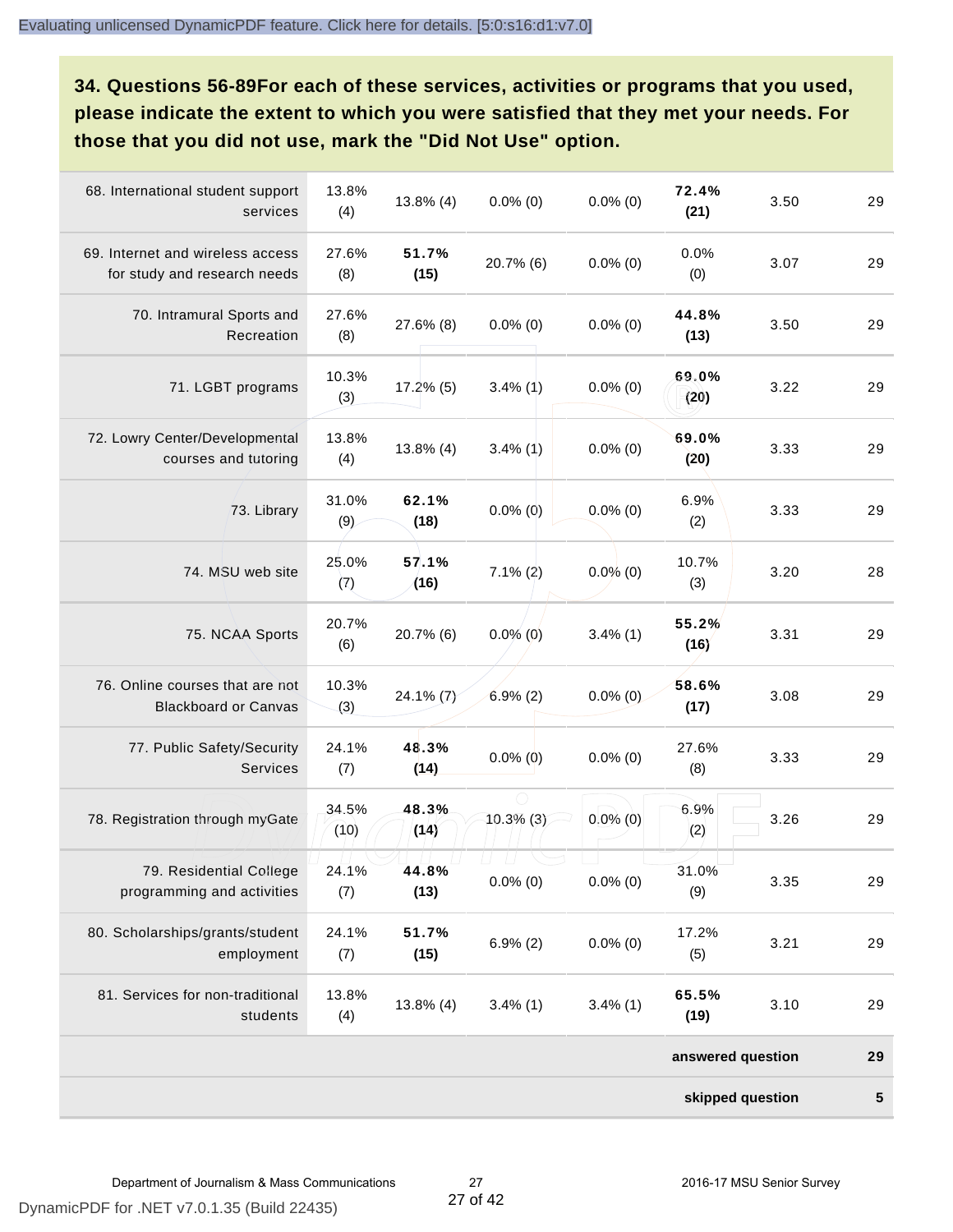**34. Questions 56-89For each of these services, activities or programs that you used, please indicate the extent to which you were satisfied that they met your needs. For those that you did not use, mark the "Did Not Use" option.**

| 82. Student Disability Services<br>(SDS) | 20.7%<br>(6) | $13.8\%$ (4)  | $0.0\%$ (0) | $0.0\%$ (0) | 65.5%<br>(19)     | 3.60 | 29 |
|------------------------------------------|--------------|---------------|-------------|-------------|-------------------|------|----|
| 83. Transcript requests                  | 13.8%<br>(4) | 44.8%<br>(13) | $3.4\%$ (1) | $3.4\%$ (1) | 34.5%<br>(10)     | 3.05 | 29 |
| 84. Student Support Services<br>(SSS)    | 17.2%<br>(5) | $13.8\%$ (4)  | $0.0\%$ (0) | $0.0\%$ (0) | 69.0%<br>(20)     | 3.56 | 29 |
| 85. Transfer Center                      | 13.8%<br>(4) | $17.2\%$ (5)  | $3.4\%$ (1) | $0.0\%$ (0) | 65.5%<br>(19)     | 3.30 | 29 |
| 86. University Counseling Services       | 27.6%<br>(8) | 20.7% (6)     | $3.4\%$ (1) | $0.0\%$ (0) | 48.3%<br>(14)     | 3.47 | 29 |
| 87. Veteran Services                     | 13.8%<br>(4) | $10.3\%$ (3)  | $0.0\%$ (0) | $0.0\%$ (0) | 75.9%<br>(22)     | 3.57 | 29 |
| 88. Wellness Center                      | 31.0%<br>(9) | 55.2%<br>(16) | $3.4\%$ (1) | $0.0\%$ (0) | 10.3%<br>(3)      | 3.31 | 29 |
| 89. Women's Center                       | 13.8%<br>(4) | $13.8\%$ (4)  | $3.4\%$ (1) | $0.0\%$ (0) | 69.0%<br>(20)     | 3.33 | 29 |
|                                          |              |               |             |             | answered question |      | 29 |

**skipped question 5**

DynamicPDF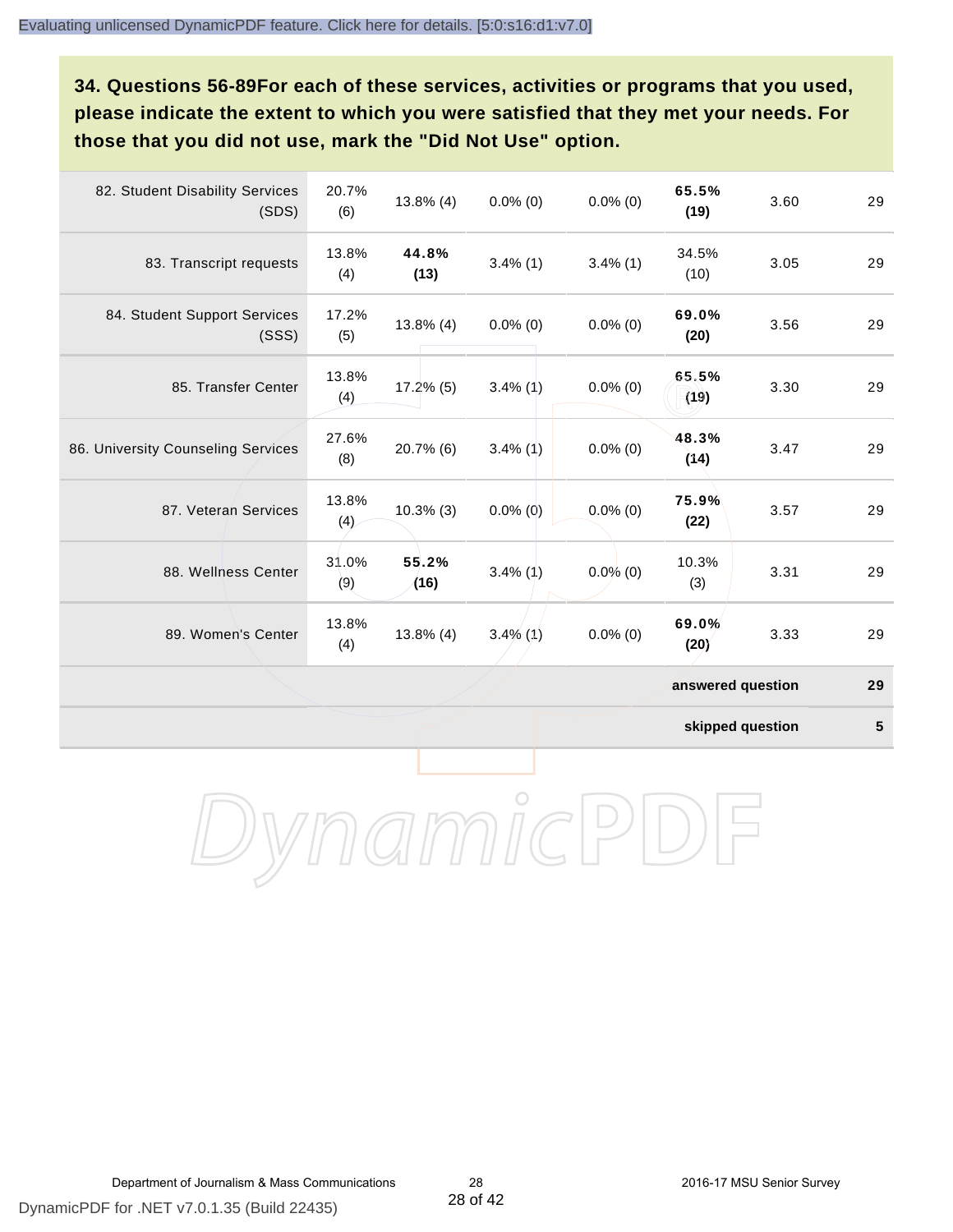### **35. 90. To what extent did you participate in Residential College activities?**

|                     | Response<br>Percent | Response<br>Count |
|---------------------|---------------------|-------------------|
| Did not participate | 34.5%               | 10                |
| Frequently          | 20.7%               | $\,6\,$           |
| Occasionally        | 20.7%               | $\,6\,$           |
| Seldom              | 24.1%               | $\overline{7}$    |
|                     | answered question   | 29                |
|                     | skipped question    | $5\phantom{.0}$   |
|                     | ynamicPD            |                   |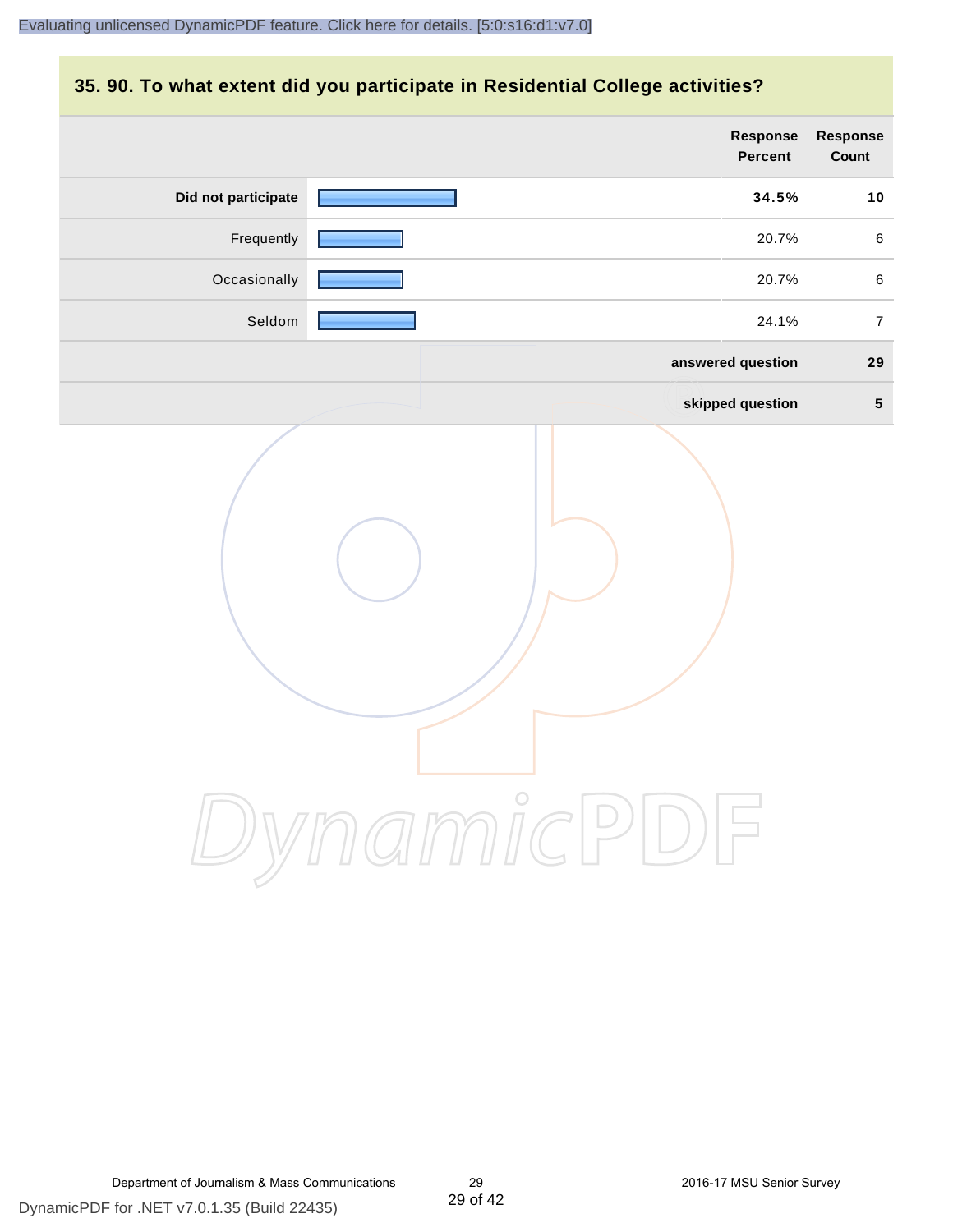### **35. 90. To what extent did you participate in Residential College activities?**

| answered question | 29 |
|-------------------|----|
|-------------------|----|

#### **36. 91. Which phrase best describes your opinion of Residential Colleges?**

| Not familiar with Residential<br>$9\,$<br>31.0%<br>Colleges<br>Very positive<br>$\sqrt{5}$<br>17.2%<br>Positive<br>15<br>51.7%<br>Negative<br>0.0%<br>$\mathbf 0$<br>$\mathbf 0$<br>Very negative<br>0.0%<br>answered question<br>29<br>5<br>skipped question |  | <b>Response</b><br><b>Percent</b> | Response<br>Count |
|---------------------------------------------------------------------------------------------------------------------------------------------------------------------------------------------------------------------------------------------------------------|--|-----------------------------------|-------------------|
|                                                                                                                                                                                                                                                               |  |                                   |                   |
|                                                                                                                                                                                                                                                               |  |                                   |                   |
|                                                                                                                                                                                                                                                               |  |                                   |                   |
|                                                                                                                                                                                                                                                               |  |                                   |                   |
|                                                                                                                                                                                                                                                               |  |                                   |                   |
|                                                                                                                                                                                                                                                               |  |                                   |                   |
|                                                                                                                                                                                                                                                               |  |                                   |                   |

# **37. 92. When you graduate how many times will you have studied abroad during your university career?**

|               | <b>Response</b><br>Percent                                             | <b>Response</b><br>Count |
|---------------|------------------------------------------------------------------------|--------------------------|
| <b>None</b>   | ___<br>المناسبات<br><b>TEMP</b><br><b>The Company</b><br>マースト<br>79.3% | 23                       |
| One           | 20.7%                                                                  | 6                        |
| Two           | 0.0%                                                                   | 0                        |
| Three or more | 0.0%                                                                   | $\mathbf 0$              |
|               | answered question                                                      | 29                       |
|               | skipped question                                                       | 5                        |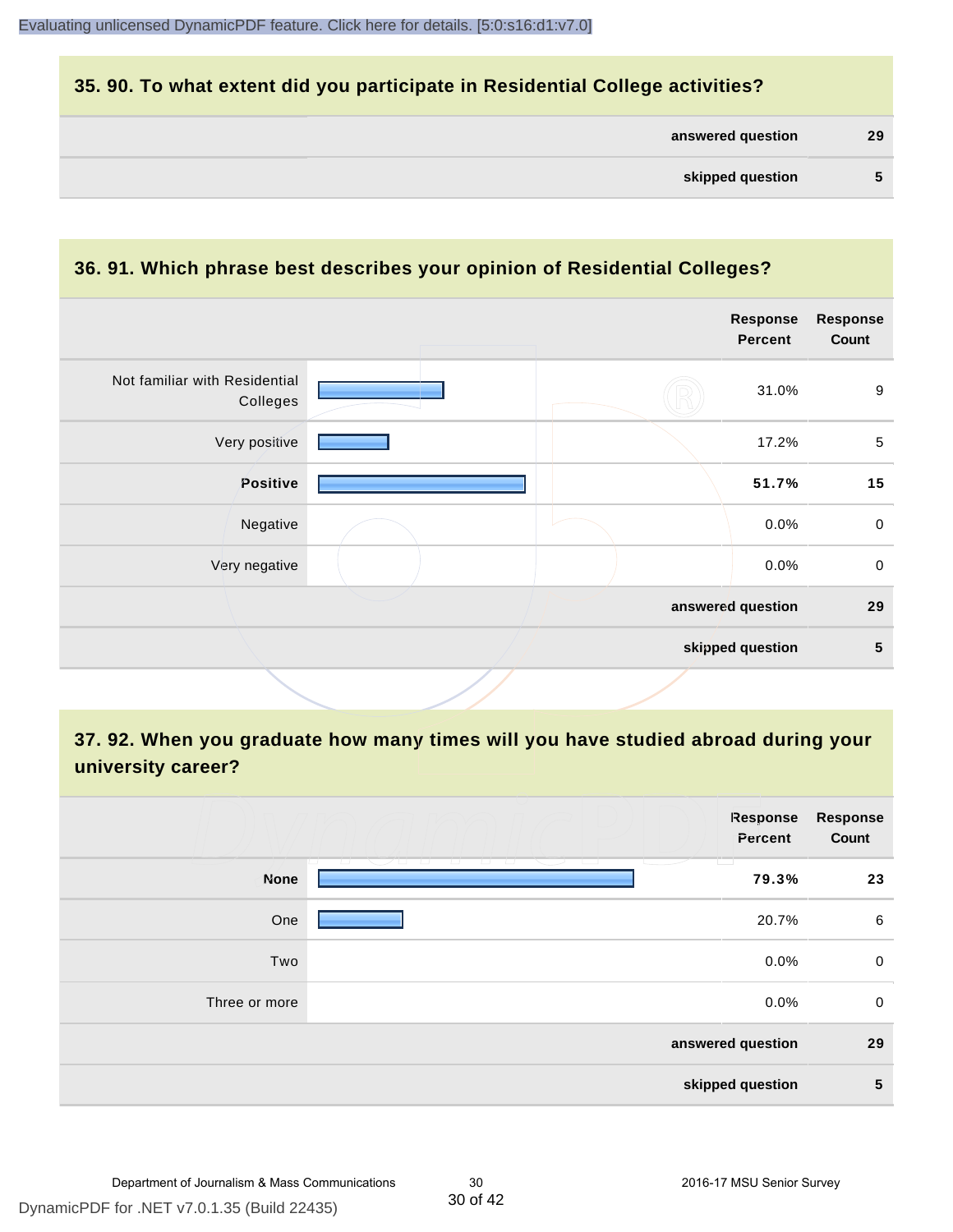**38. Questions 93-102 The University has formulated ten desired "Characteristics of the Murray State University Graduate." Please indicate how effective your MSU experience was in enhancing your abilities in each area.**

|                                                                                                                                                                      | <b>Very</b><br>effective | <b>Effective</b> | <b>Ineffective</b> | <b>Very</b><br>ineffective | Rating<br>Average | Rating<br>Count |
|----------------------------------------------------------------------------------------------------------------------------------------------------------------------|--------------------------|------------------|--------------------|----------------------------|-------------------|-----------------|
| 93. Engage in mature,<br>independent and creative thought<br>and express that thought<br>effectively in oral and written<br>communication;                           | 41.4% (12)               | 58.6% (17)       | $0.0\%$ (0)        | $0.0\%$ (0)                | 3.41              | 29              |
| 94. Understand and apply the<br>critical and scientific<br>methodologies that academic<br>disciplines employ to discover<br>knowledge and ascertain its<br>validity; | 34.5% (10)               | 55.2% (16)       | $10.3\%$ (3)       | $0.0\%$ (0)                | 3.24              | 29              |
| 95. Apply sound standards of<br>information gathering, analysis<br>and evaluation to reach logical<br>decisions;                                                     | $31.0\%$ (9)             | 65.5% (19)       | $3.4\%$ (1)        | $0.0\%$ (0)                | 3.28              | 29              |
| 96. Understand the roles and<br>applications of science and<br>technology in the solution of the<br>problems of a changing world;                                    | $31.0\%$ (9)             | 62.1% (18)       | $6.9\%$ (2)        | $0.0\%$ (0)                | 3.24              | 29              |
| 97. Demonstrate a critical<br>understanding of the world's<br>historical, literary, philosophical<br>and artistic traditions;                                        | 27.6% (8)                | 62.1% (18)       | $10.3\%$ (3)       | $0.0\%$ (0)                | 3.17              | 29              |
| 98. Understand the dynamics of<br>cultural diversity, of competing<br>economic and political systems,<br>and of complex moral and ethical<br>issues:                 | 41.4% (12)               | 48.3% (14)       | 10.3% (3)          | $0.0\%$ (0)                | 3.31              | 29              |
| 99. Understand the nature of and<br>engage in ethical behavior and<br>responsible citizenship;                                                                       | 37.9% (11)               | 55.2% (16)       | $3.4\%$ (1)        | $3.4\%$ (1)                | 3.28              | 29              |
|                                                                                                                                                                      |                          |                  |                    |                            | answered question | 29              |
|                                                                                                                                                                      |                          |                  |                    |                            | skipped question  | 5               |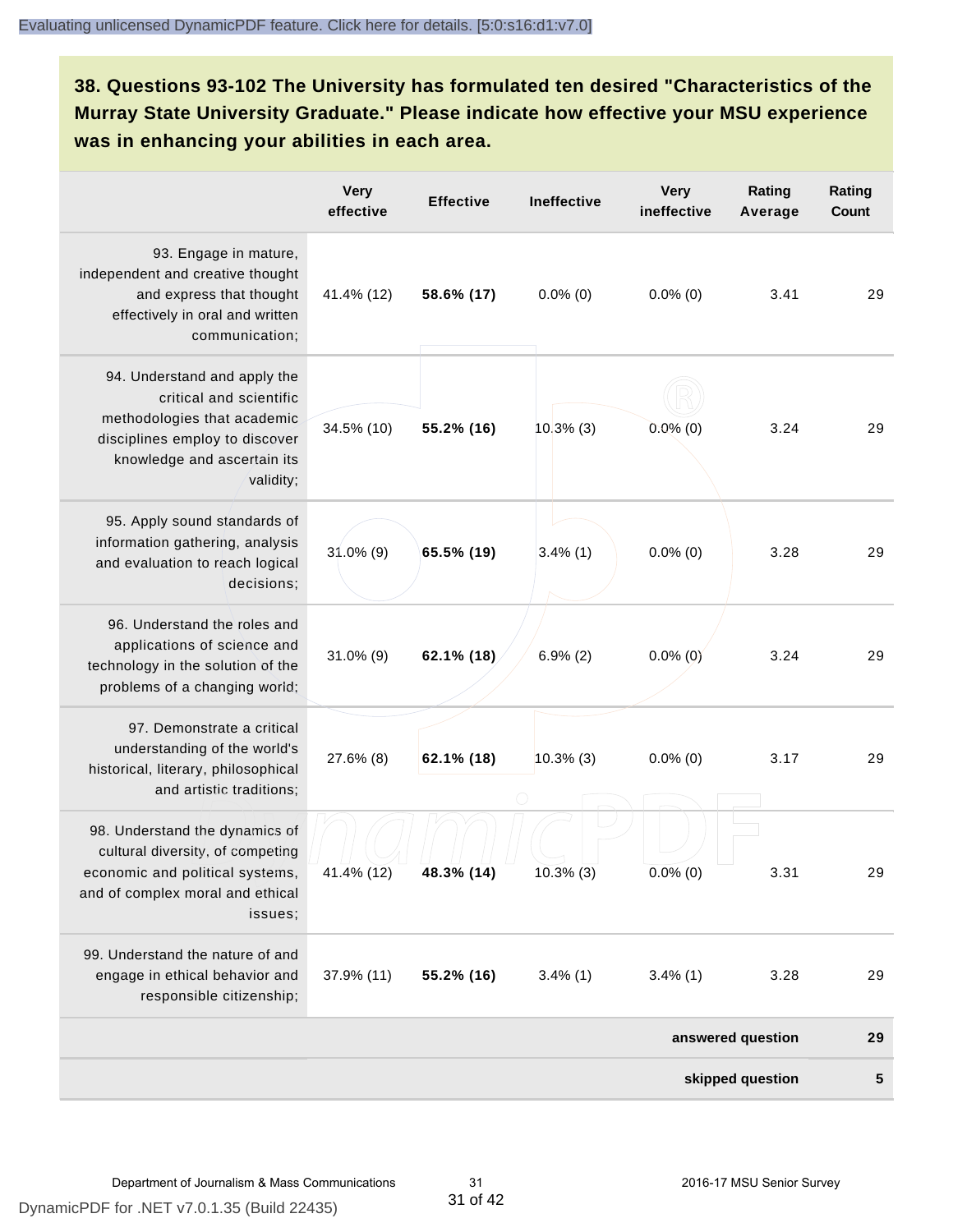# **38. Questions 93-102 The University has formulated ten desired "Characteristics of the Murray State University Graduate." Please indicate how effective your MSU experience was in enhancing your abilities in each area.**

| 100. Understand the importance of<br>the behaviors necessary to<br>maintain a healthy lifestyle; | 34.5% (10) | 51.7% (15) | $10.3\%$ (3) | $3.4\%$ (1)                             | 3.17             | 29              |
|--------------------------------------------------------------------------------------------------|------------|------------|--------------|-----------------------------------------|------------------|-----------------|
| 101. Demonstrate mastery of a<br>chosen field of study;                                          | 48.3% (14) | 48.3% (14) | $3.4\%$ (1)  | $0.0\%$ (0)                             | 3.45             | 29              |
| 102. Value intellectual pursuit and<br>continuous learning in a changing<br>world.               | 44.8% (13) | 48.3% (14) | $6.9\%$ (2)  | $0.0\%$ (0)<br>$(\widehat{\mathbb{R}})$ | 3.38             | 29              |
|                                                                                                  |            |            |              | answered question                       |                  | 29              |
|                                                                                                  |            |            |              |                                         | skipped question | $5\phantom{.0}$ |
|                                                                                                  |            |            |              |                                         |                  |                 |
|                                                                                                  |            |            |              |                                         |                  |                 |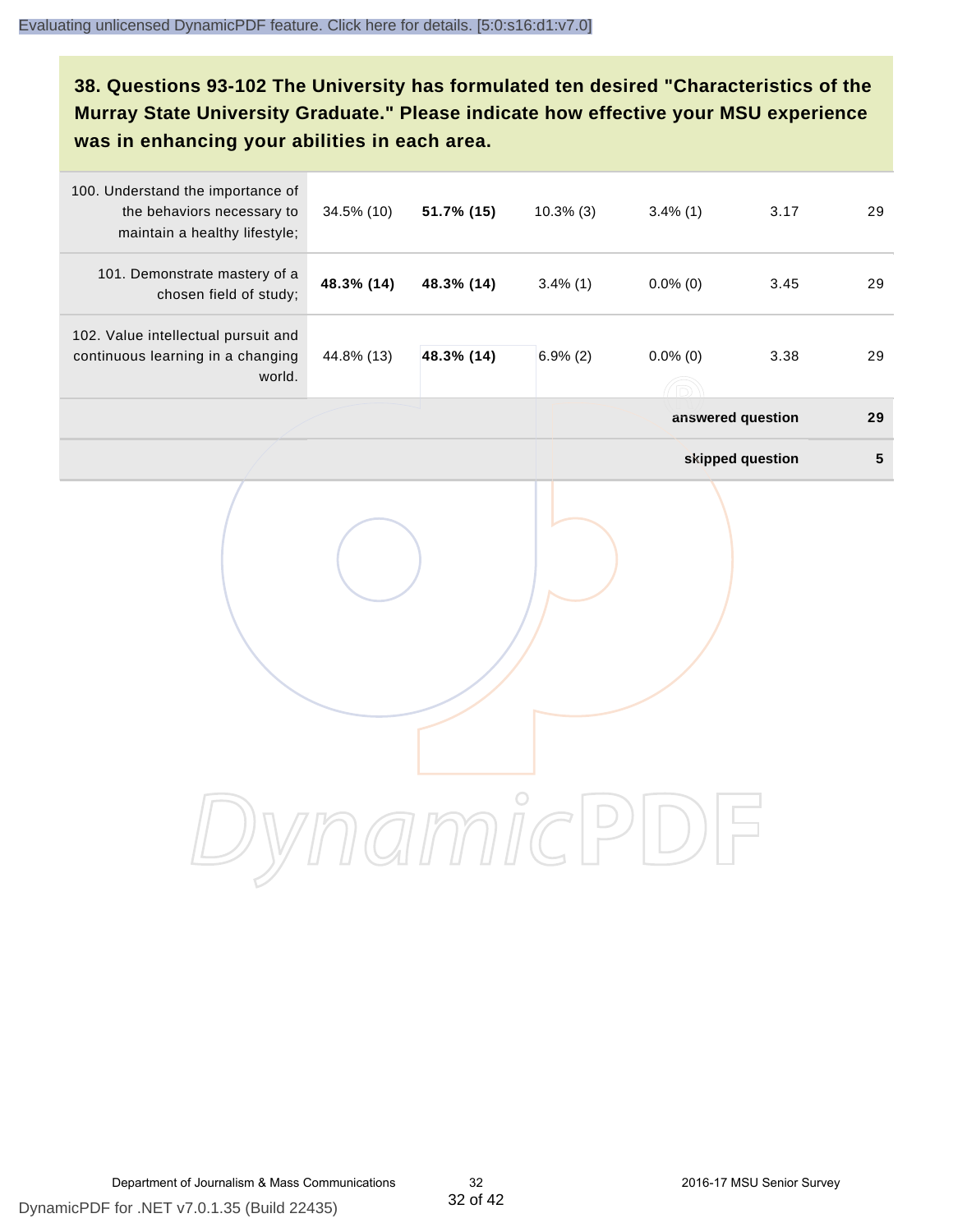# **39. 103. What do you expect to do after you graduate? answered question 29 skipped question 5 Response Percent Response Count** I am unsure of my immediate plans. 17.2% 5 **I will look for a job. 55.2% 16** I will continue working in the position I now have. 6.9% 2 I will work at a position I recently accepted. 6.9% 2 I will do additional undergraduate work. 0.0% 0 I will go to graduate school. **13.8%** 4 I will go to law school.  $\sim$  0.0% 0 I will go to medical school.  $\qquad \qquad \qquad$  0.0% 0 I will go to other professional school. 0.0% 0 I will not work or attend school. 0.0% 0

DynamicPD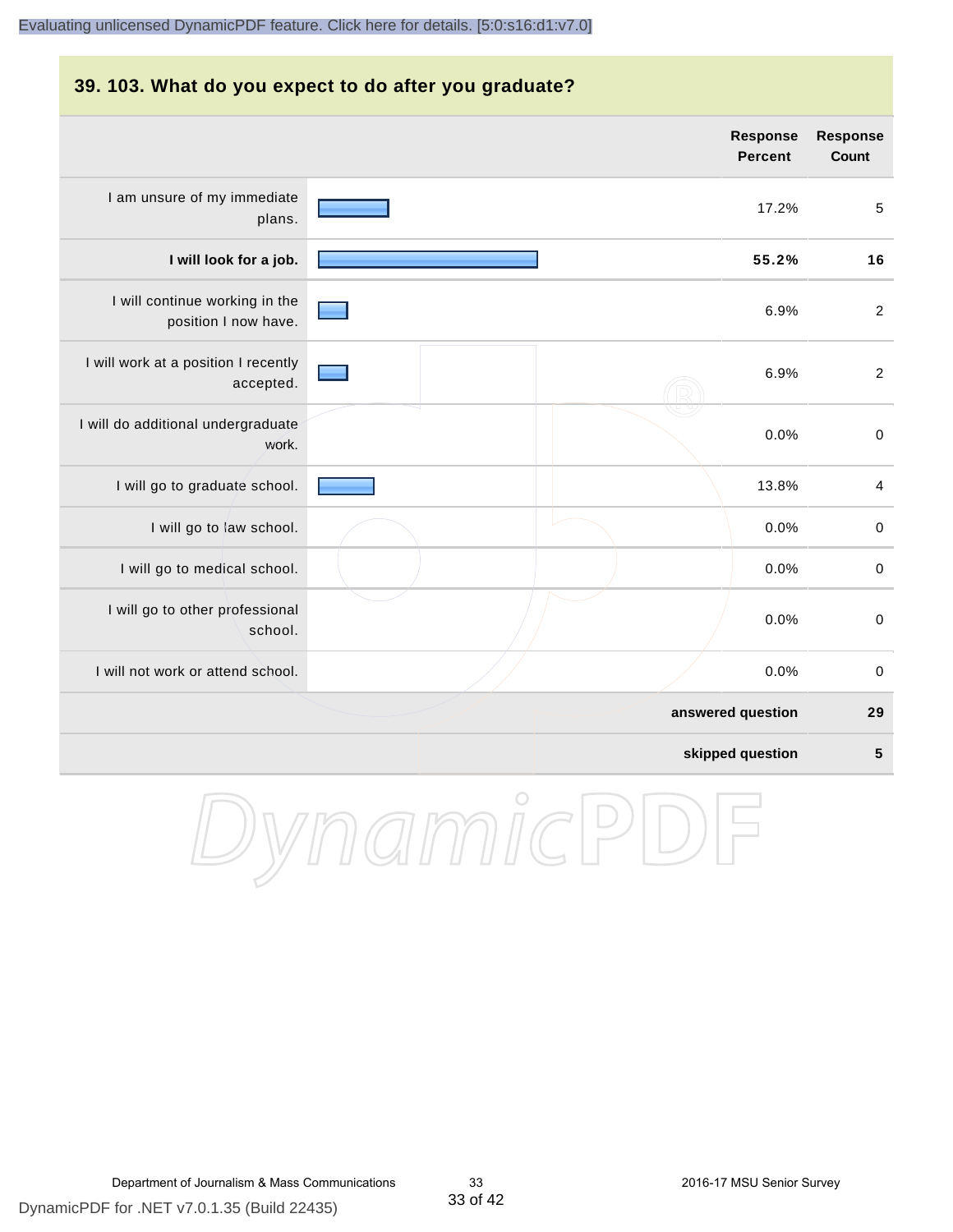# **39. 103. What do you expect to do after you graduate? answered question 29 skipped question 5**

## **40. 104. If you are already employed, how closely related is your job to your field of study?**

|                     |            | Response<br><b>Percent</b> | Response<br>Count |
|---------------------|------------|----------------------------|-------------------|
| Extremely close     |            | 25.0%                      | $\boldsymbol{7}$  |
| Somewhat close      |            | 10.7%                      | $\mathbf{3}$      |
| Somewhat different  |            | 10.7%                      | $\mathfrak{S}$    |
| Extremely different |            | 7.1%                       | $\overline{a}$    |
| I cannot determine  |            | 0.0%                       | $\mathbf 0$       |
| Does not apply      |            | 46.4%                      | 13                |
|                     |            | answered question          | 28                |
|                     |            | skipped question           | $\bf 6$           |
|                     | $\bigcirc$ |                            |                   |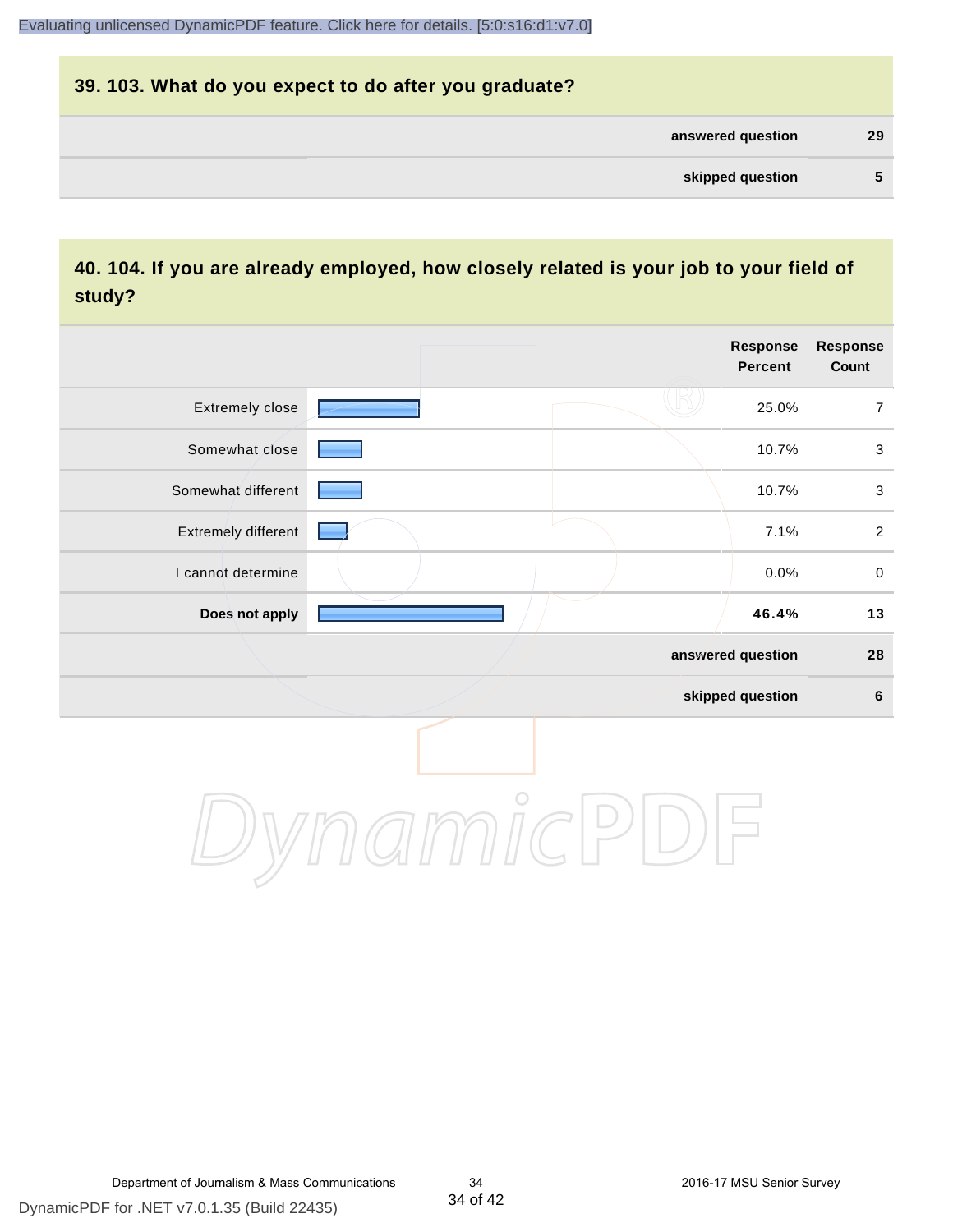#### **41. 105. If you intend to work full-time, what do you expect your salary to be?**

|                     |                 | <b>Response</b><br>Percent | Response<br>Count |
|---------------------|-----------------|----------------------------|-------------------|
| Above \$75,000      | <b>Resident</b> | 7.1%                       | $\overline{2}$    |
| \$65,000 - \$75,000 |                 | 7.1%                       | $\sqrt{2}$        |
| \$55,000 - \$64,999 |                 | 7.1%                       | $\sqrt{2}$        |
| \$45,000 - \$54,999 |                 | 10.7%                      | $\mathbf{3}$      |
| \$35,000 - \$44,999 |                 | 25.0%                      | $\bf 7$           |
| \$25,000 - \$34,999 |                 | 17.9%                      | $\sqrt{5}$        |
| Below \$25,000      | $\blacksquare$  | 3.6%                       | $\mathbf{1}$      |
| Does not apply      |                 | 21.4%                      | $\,6\,$           |
|                     |                 | answered question          | 28                |
|                     |                 | skipped question           | $\bf 6$           |
|                     |                 |                            |                   |
|                     | $\overline{C}$  |                            |                   |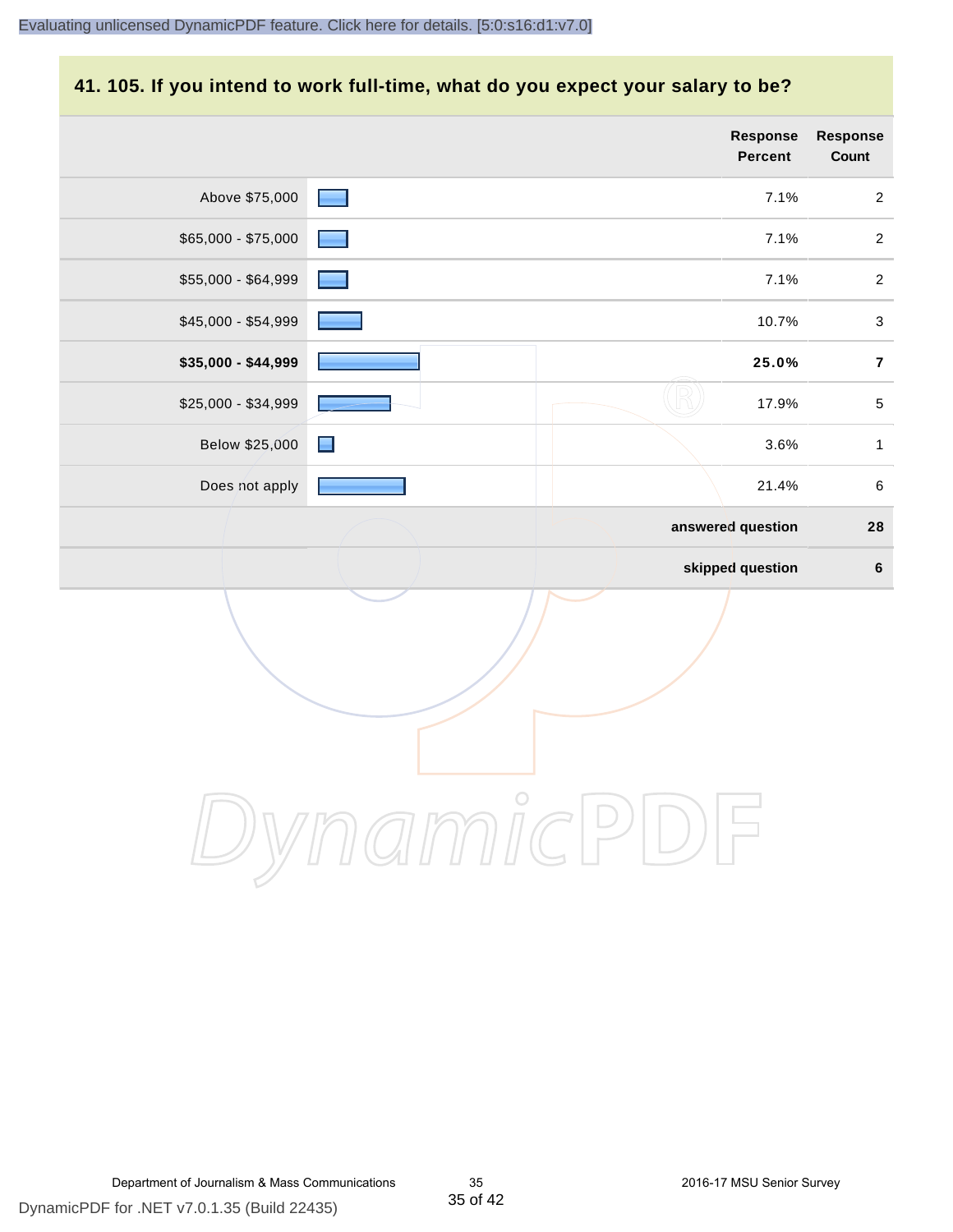#### **41. 105. If you intend to work full-time, what do you expect your salary to be?**

| answered question | 28 |
|-------------------|----|
|-------------------|----|

# **42. 106. If you intend to continue your education, please indicate which statement best describes the institution you will attend.**

| <b>Murray State University</b><br>17.9%<br>University/College in Kentucky<br>Н<br>3.6%<br>University/College outside<br>25.0%<br>Kentucky<br>Does not apply<br>53.6%<br>answered question<br>skipped question |  | <b>Response</b><br><b>Percent</b> | <b>Response</b><br>Count |
|---------------------------------------------------------------------------------------------------------------------------------------------------------------------------------------------------------------|--|-----------------------------------|--------------------------|
|                                                                                                                                                                                                               |  |                                   | 5                        |
|                                                                                                                                                                                                               |  |                                   |                          |
|                                                                                                                                                                                                               |  |                                   | 7                        |
|                                                                                                                                                                                                               |  |                                   | 15                       |
|                                                                                                                                                                                                               |  |                                   | 28                       |
|                                                                                                                                                                                                               |  |                                   | 6                        |

#### **43. 107. "I would recommend Murray State University to a prospective student."**

|                       | <b>Response</b><br>Percent                                                  | <b>Response</b><br>Count |                 |
|-----------------------|-----------------------------------------------------------------------------|--------------------------|-----------------|
| <b>Strongly agree</b> | U.<br>60.7%                                                                 |                          | 17              |
| Agree                 | $\overline{\phantom{0}}$<br>$\sqrt{2}$<br>$\overline{\phantom{0}}$<br>35.7% |                          | 10              |
| Disagree              |                                                                             | 0.0%                     | $\mathbf 0$     |
| Strongly disagree     | $\blacksquare$                                                              | 3.6%                     | 1               |
|                       | answered question                                                           |                          | 28              |
|                       | skipped question                                                            |                          | $6\phantom{1}6$ |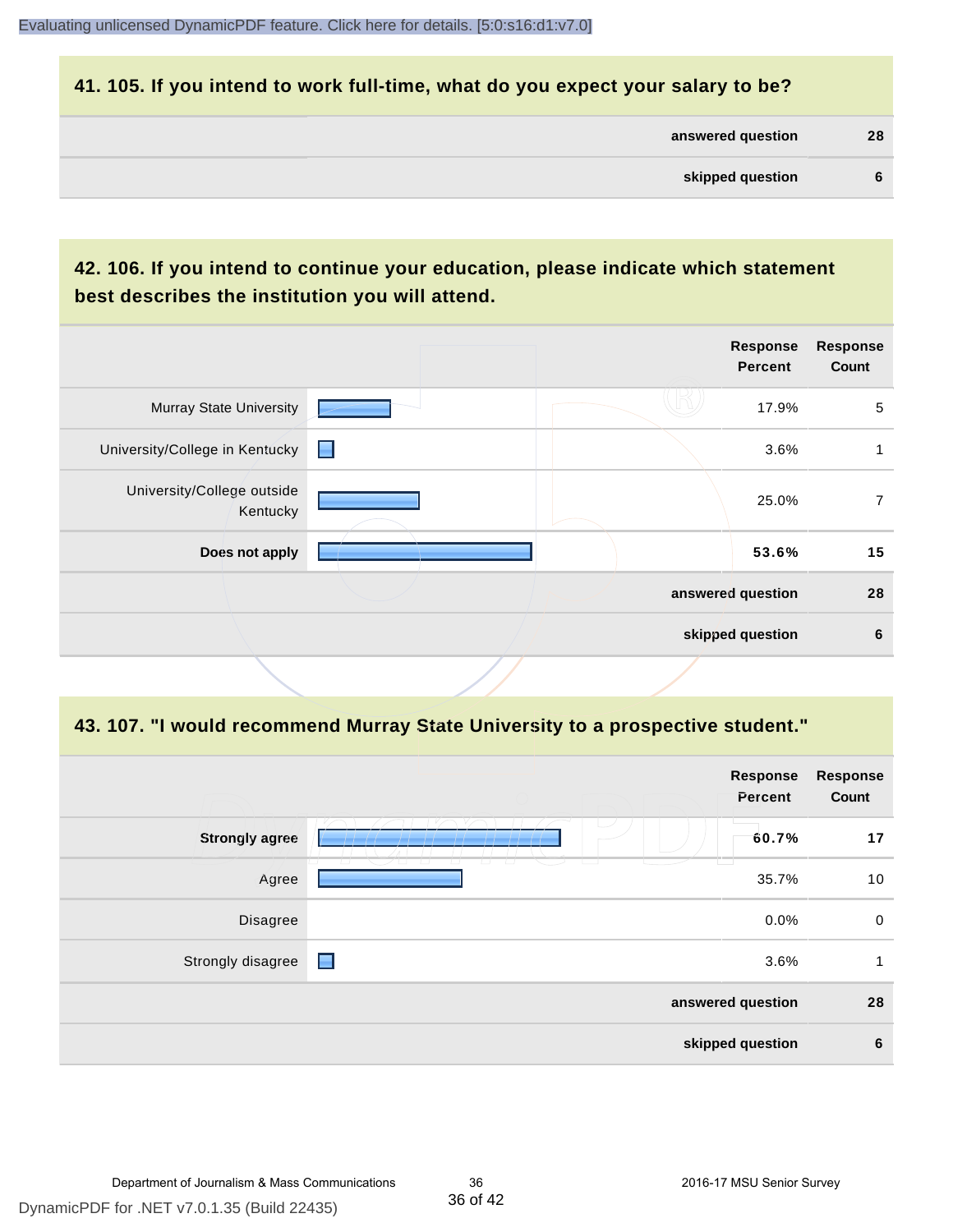| 44. Feedback:     |                   |
|-------------------|-------------------|
|                   | Response<br>Count |
|                   | 11                |
| answered question | 11                |
| skipped question  | 23                |

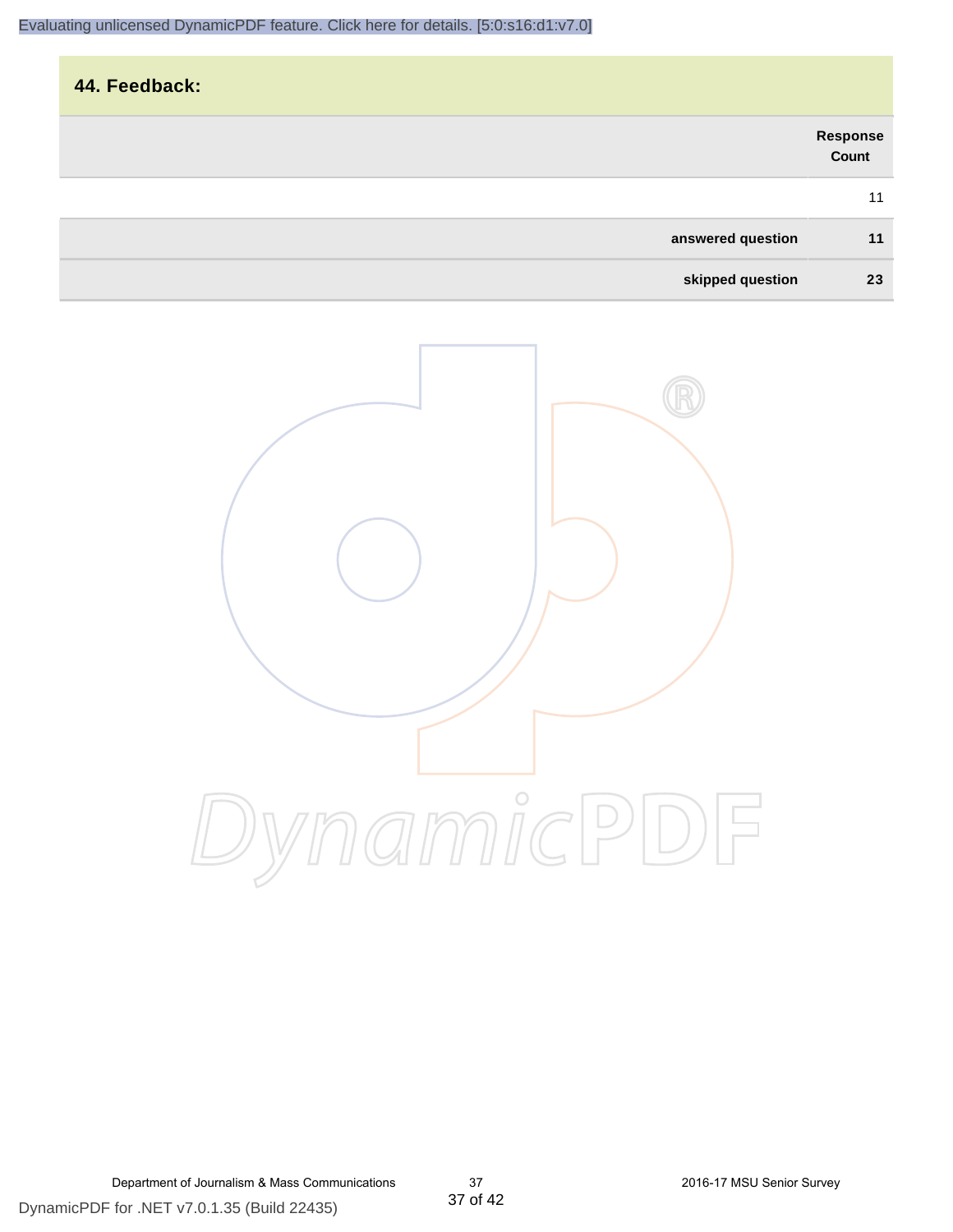|                                                 |  | <b>Response</b><br><b>Percent</b> | <b>Response</b><br>Count |
|-------------------------------------------------|--|-----------------------------------|--------------------------|
| Accounting                                      |  | 0.0%                              | $\mathbf 0$              |
| Advertising                                     |  | 0.0%                              | $\pmb{0}$                |
| <b>Business Administration</b><br>(associate's) |  | 0.0%                              | $\pmb{0}$                |
| <b>Business Administration</b><br>(bachelor's)  |  | 0.0%                              | $\pmb{0}$                |
| <b>Business GIS (certificate)</b>               |  | 0.0%                              | $\mathbf 0$              |
| <b>Computer Information Systems</b>             |  | 0.0%                              | $\pmb{0}$                |
| <b>Computer Science</b>                         |  | 0.0%                              | $\mathbf 0$              |
| Economics                                       |  | 0.0%                              | $\pmb{0}$                |
| Finance                                         |  | 0.0%                              | $\pmb{0}$                |
| <b>Graphic Communications Media</b>             |  | 0.0%                              | $\mathbf 0$              |
| <b>International Business</b>                   |  | 0.0%                              | $\pmb{0}$                |
| Journalism                                      |  | 0.0%                              | $\mathbf 0$              |
| Management                                      |  | 0.0%                              | $\pmb{0}$                |
| Marketing                                       |  | 0.0%                              | $\,0\,$                  |
| Organizational Communication                    |  | 0.0%                              | $\pmb{0}$                |
| <b>Public Relations</b>                         |  | 0.0%                              | $\mathbf 0$              |
| <b>Television Production</b>                    |  | 0.0%                              | $\mathsf 0$              |
| <b>Telecommunications Systems</b><br>Mgmt       |  | 0.0%                              | $\mathbf 0$              |
| answered question                               |  | $\pmb{0}$                         |                          |
| skipped question                                |  | 34                                |                          |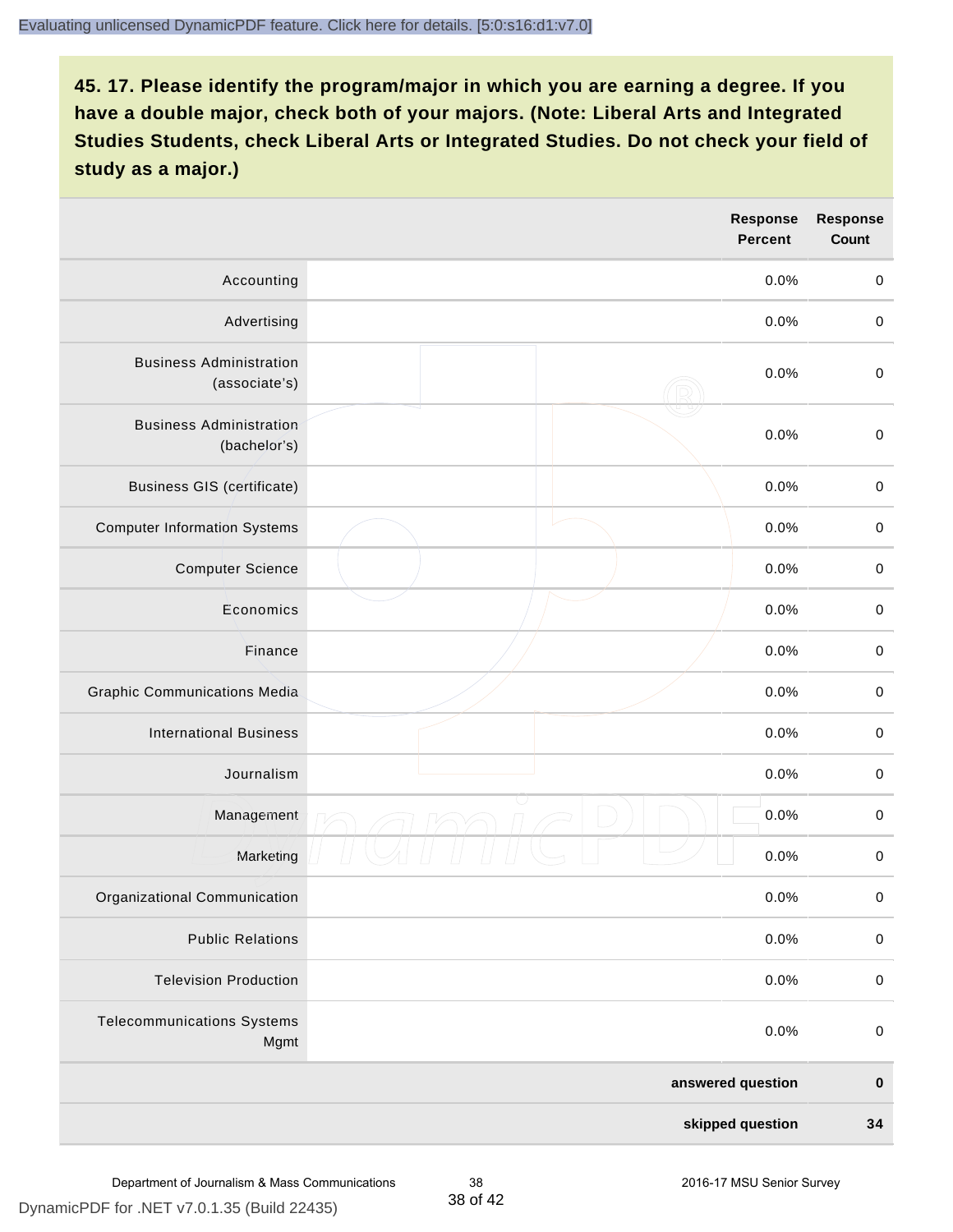| <b>Career &amp; Technical Education</b><br>(associate's) |  | 0.0% | $\pmb{0}$   |
|----------------------------------------------------------|--|------|-------------|
| <b>Career &amp; Technical Education</b><br>(bachelor's)  |  | 0.0% | $\mathbf 0$ |
| <b>Criminal Justice</b>                                  |  | 0.0% | $\pmb{0}$   |
| <b>Elementary School Education</b>                       |  | 0.0% | $\,0\,$     |
| Health & Physical Education                              |  | 0.0% | $\pmb{0}$   |
| Interdisciplinary Early Childhood<br>Education           |  | 0.0% | $\pmb{0}$   |
| Learning & Behavior Disorders                            |  | 0.0% | $\,0\,$     |
| <b>Middle School Education</b>                           |  | 0.0% | $\pmb{0}$   |
| <b>Recreation &amp; Leisure Services</b>                 |  | 0.0% | $\pmb{0}$   |
| Social Work                                              |  | 0.0% | $\,0\,$     |
| Youth & Nonprofit Leadership                             |  | 0.0% | $\,0\,$     |
| Art                                                      |  | 0.0% | $\,0\,$     |
| Creative Writing (BFA)                                   |  | 0.0% | $\mathbf 0$ |
| English                                                  |  | 0.0% | $\,0\,$     |
| English Education (TESOL)                                |  | 0.0% | 0           |
| Philosophy                                               |  | 0.0% | 0           |
| <b>International Affairs</b>                             |  | 0.0% | $\pmb{0}$   |
| <b>Political Science</b>                                 |  | 0.0% | $\pmb{0}$   |
| <b>Public Administration</b>                             |  | 0.0% | $\pmb{0}$   |
| answered question                                        |  |      | $\pmb{0}$   |
| skipped question                                         |  |      | 34          |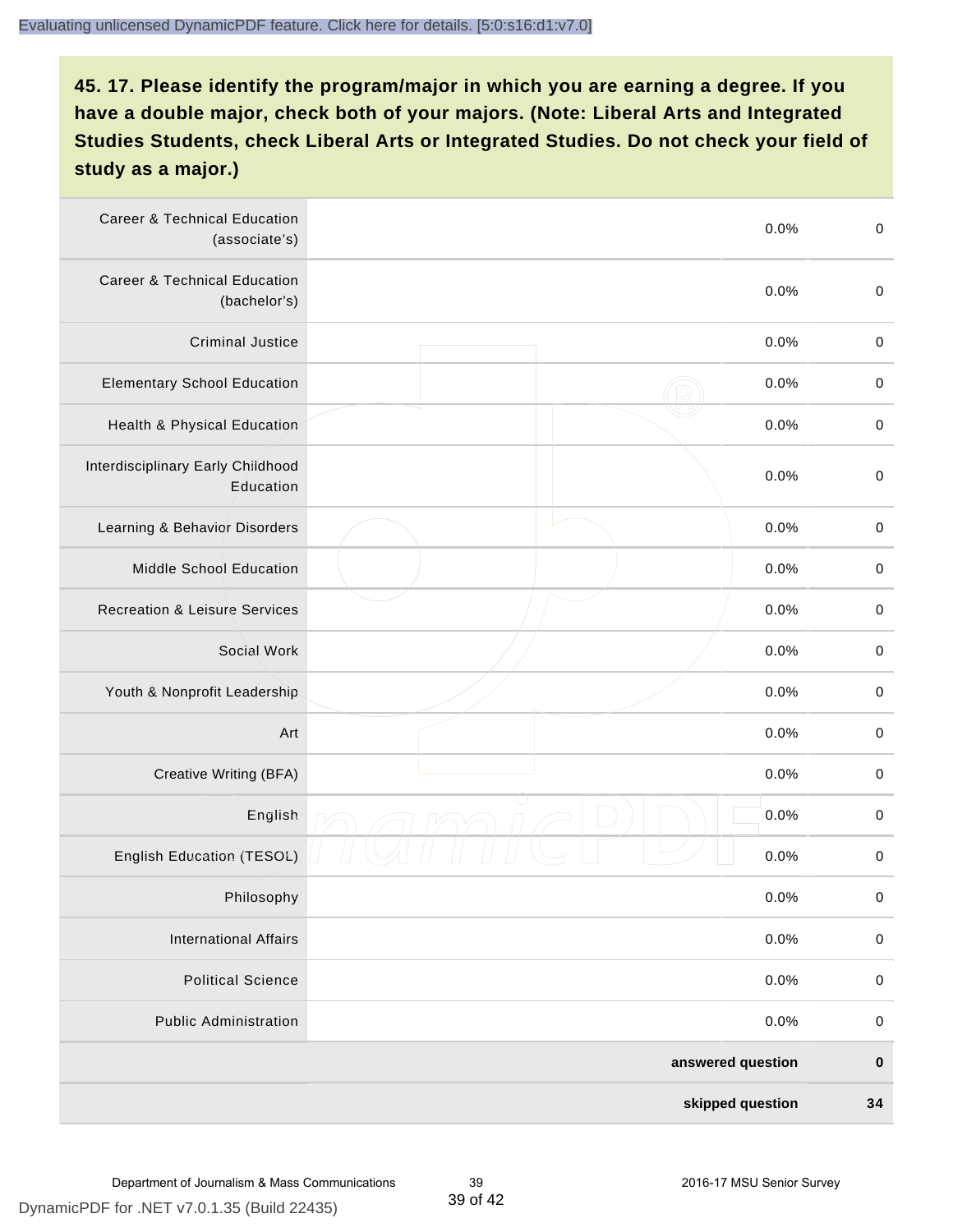| Sociology                                     | 0.0%               | $\mathbf 0$ |
|-----------------------------------------------|--------------------|-------------|
| History                                       | $0.0\%$            | $\mathbf 0$ |
| <b>Liberal Arts</b>                           | 0.0%               | $\mathbf 0$ |
| French                                        | 0.0%               | $\pmb{0}$   |
| German                                        | 0.0%               | $\mathbf 0$ |
| Japanese                                      | 0.0%               | $\mathsf 0$ |
| Spanish                                       | 0.0%               | $\mathbf 0$ |
| Music                                         | 0.0%               | $\mathbf 0$ |
| <b>Music Business</b>                         | 0.0%               | $\pmb{0}$   |
| Psychology                                    | 0.0%               | $\mathbf 0$ |
| Theatre                                       | 0.0%               | $\mathbf 0$ |
| Biology                                       | 0.0%               | $\mathbf 0$ |
| Wildlife & Conservation Biology               | 0.0%               | $\mathbf 0$ |
| Chemistry                                     | 0.0%               | $\pmb{0}$   |
| <b>Applied Physics</b>                        | 0.0%<br>$\bigcirc$ | $\mathbf 0$ |
| <b>Engineering Physics</b>                    | 0.0%               | $\mathbf 0$ |
| Physics                                       | 0.0%               | $\mathbf 0$ |
| Geosciences                                   | 0.0%               | $\mathbf 0$ |
| Civil Engineering Technology<br>(associate's) | 0.0%               | $\pmb{0}$   |
| Civil Engineering Technology<br>(bachelor's)  | 0.0%               | $\mathbf 0$ |
|                                               | answered question  | $\pmb{0}$   |
| skipped question                              |                    | 34          |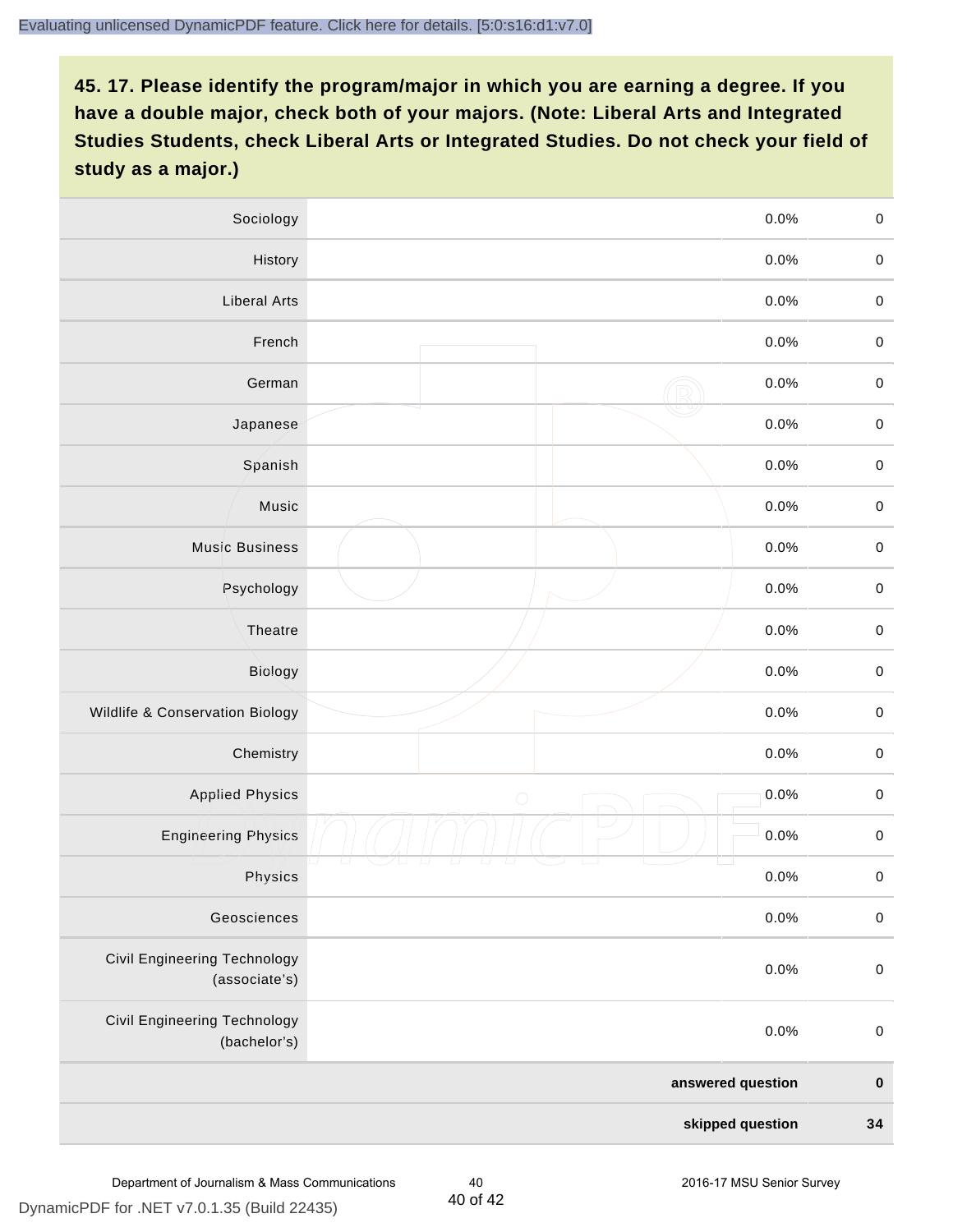| <b>Electromechanical Engineering</b><br>Technology |  | 0.0% | $\mathbf 0$ |
|----------------------------------------------------|--|------|-------------|
| <b>Engineering Graphics &amp; Design</b>           |  | 0.0% | $\mathbf 0$ |
| <b>Interior Design</b>                             |  | 0.0% | $\,0\,$     |
| Manufacturing Technology                           |  | 0.0% | $\,0\,$     |
| Occupational Safety and Health                     |  | 0.0% | $\pmb{0}$   |
| <b>Industrial Technology</b><br>(associate's)      |  | 0.0% | $\,0\,$     |
| <b>Mathematics</b>                                 |  | 0.0% | $\,0\,$     |
| <b>Telecommunications Systems</b><br>Mgmt          |  | 0.0% | $\,0\,$     |
| Agricultural Science & Technology<br>(associate's) |  | 0.0% | $\mathbf 0$ |
| Agricultural Science (bachelor's)                  |  | 0.0% | $\mathbf 0$ |
| Animal Technology/Animal-Equine                    |  | 0.0% | $\,0\,$     |
| Animal Technology/Vet Tech,<br>Pre-Vet             |  | 0.0% | $\,0\,$     |
| <b>Athletic Training</b>                           |  | 0.0% | $\,0\,$     |
| <b>Communication Disorders</b>                     |  | 0.0% | $\,0\,$     |
| <b>Exercise Science</b>                            |  | 0.0% | $\pmb{0}$   |
| Nursing                                            |  | 0.0% | $\mathbf 0$ |
| Nursing/RN to BSN                                  |  | 0.0% | $\pmb{0}$   |
| Nutrition, Dietetics, & Food Mgmt                  |  | 0.0% | $\,0\,$     |
| answered question                                  |  |      | $\pmb{0}$   |
| skipped question                                   |  |      | 34          |